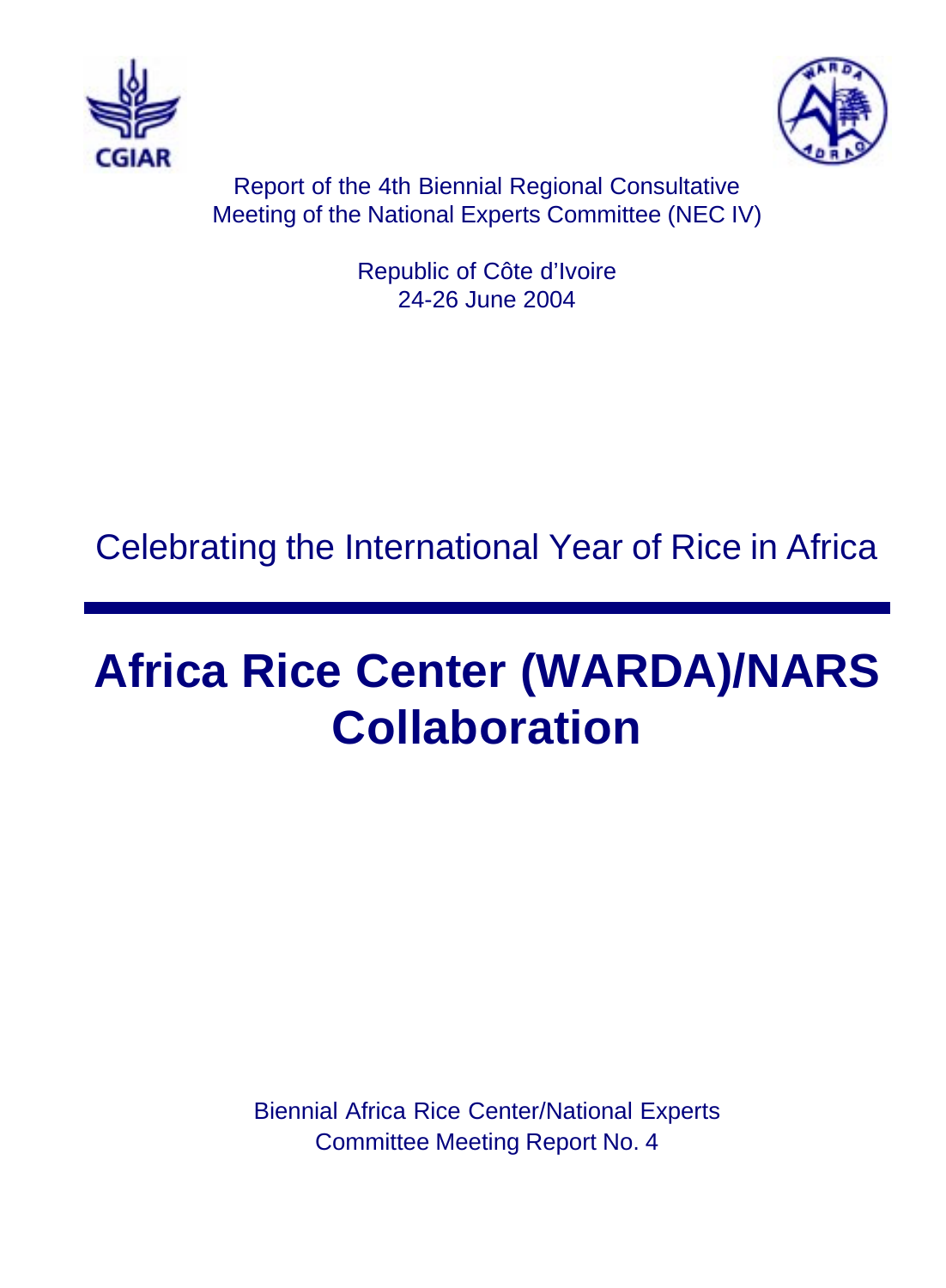### **About Africa Rice Center (WARDA)**

Africa Rice Center (WARDA) is an autonomous intergovernmental research association of African member states and also one of the 15 international agricultural research Centers supported by the Consultative Group on International Agricultural Research (CGIAR). The mission of WARDA is to contribute to food security and poverty alleviation in sub-Saharan Africa (SSA), through research, partnerships, capacity strengthening, and policy support on rice-based systems, and in ways that promote sustainable agricultural development based on environmentally sound management of natural resources.

The *modus operandi* of WARDA is partnership at all levels. WARDA's research and development activities are conducted in collaboration with various stakeholders primarily the National Agricultural Research Systems (NARS), academic institutions, advanced research institutions, farmersí organizations, non-governmental organizations, and donors for the benefit of African farmers, mostly small-scale producers, as well as the millions of African families for whom rice means food.

The 'New Rice for Africa' (NERICA)  $TM$ , which is bringing hope to millions of poor people in Africa, was developed by WARDA and its partners. The success of the NERICAs has helped shape the Center's future direction, extending its horizon beyond West and Central Africa into Eastern and Southern Africa. The creation of NERICA is in harmony with the spirit of the World Summit on Sustainable Development (WSSD), the Tokyo International Conference on Africaís Development (TICAD), the Millennium Development Goals (MDG), and the New Partnership for Africaís Development (NEPAD) for sustainable development. The African Rice Initiative (ARI) was launched in 2002 to promote the dissemination of NERICA and complementary technologies throughout SSA. WARDA hosts ARI, the Regional Rice Research and Development Network for West and Central Africa (ROCARIZ), and the Inland Valley Consortium (IVC).

WARDA has its headquarters in Cotonou, Benin and regional research stations near St Louis, Senegal and at the International Institute for Tropical Agriculture (IITA) in Ibadan, Nigeria. WARDAís main research center is in Côte d'Ivoire but most scientists and researchers are temporarily located in Cotonou.

For more information, visit *www.warda.org*

| 01 B.P. 2031<br>Cotonou<br>Benin | <b>Africa Rice Center</b>    | <b>WARDA</b><br>Ibadan<br>Nigeria | <b>WARDA Nigeria Station</b><br>c/o International Institute<br>of Tropical Agriculture (IITA)<br>Oyo Road, PMB 5320 | <b>ADRAO</b><br><b>B.P. 96</b><br>St Louis<br>Senegal | <b>WARDA Sahel Station</b>                         | <b>Research Center</b><br><b>WARDA/ADRAO</b><br>M'bé<br>Bouaké<br>Côte d'Ivoire |
|----------------------------------|------------------------------|-----------------------------------|---------------------------------------------------------------------------------------------------------------------|-------------------------------------------------------|----------------------------------------------------|---------------------------------------------------------------------------------|
| Tel.∶<br>Fax:                    | (229) 350188<br>(229) 350556 | Tel.:<br>Fax:                     | (234-2) 241 2626<br>(234-2) 241 2221                                                                                | Tel.:<br>Fax:                                         | (221) 962 6493<br>(221) 962 6441<br>(221) 962 6491 |                                                                                 |
|                                  | E-mail: warda@cgiar.org      |                                   | E-mail: <i>iita@cgiar.org</i>                                                                                       |                                                       | E-mail: warda-sahel@cgiar.org                      |                                                                                 |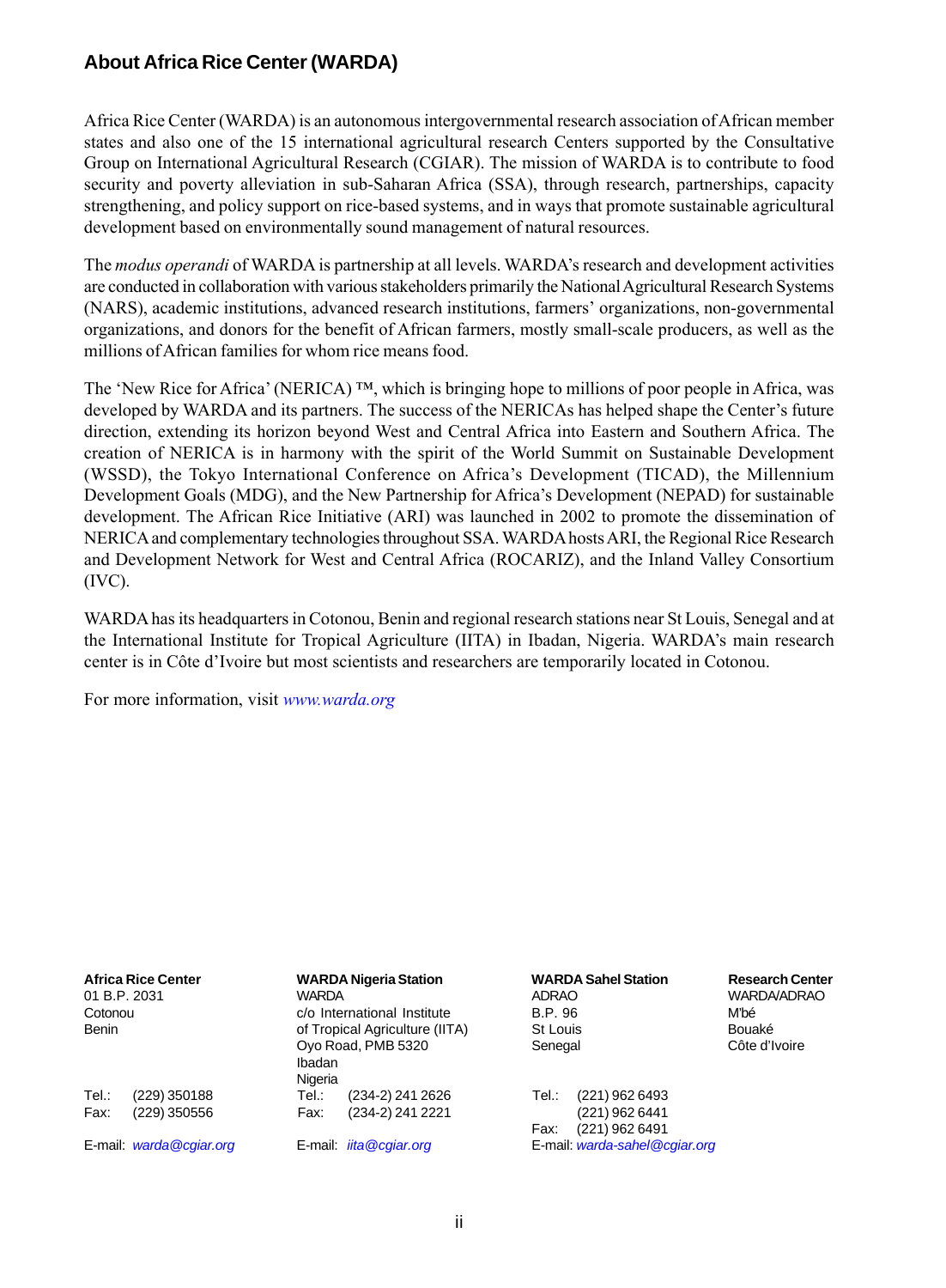Report of the 4th Biennial Regional Consultative Meeting of the National Experts Committee (NEC IV)

> Yamoussoukro, Côte d'Ivoire 24-26 June 2004

Celebrating the International Year of Rice in Africa

# **Africa Rice Center (WARDA)/NARS Collaboration**

**Africa Rice Center (WARDA) 01 B.P. 2031, Cotonou, Benin**

**2005**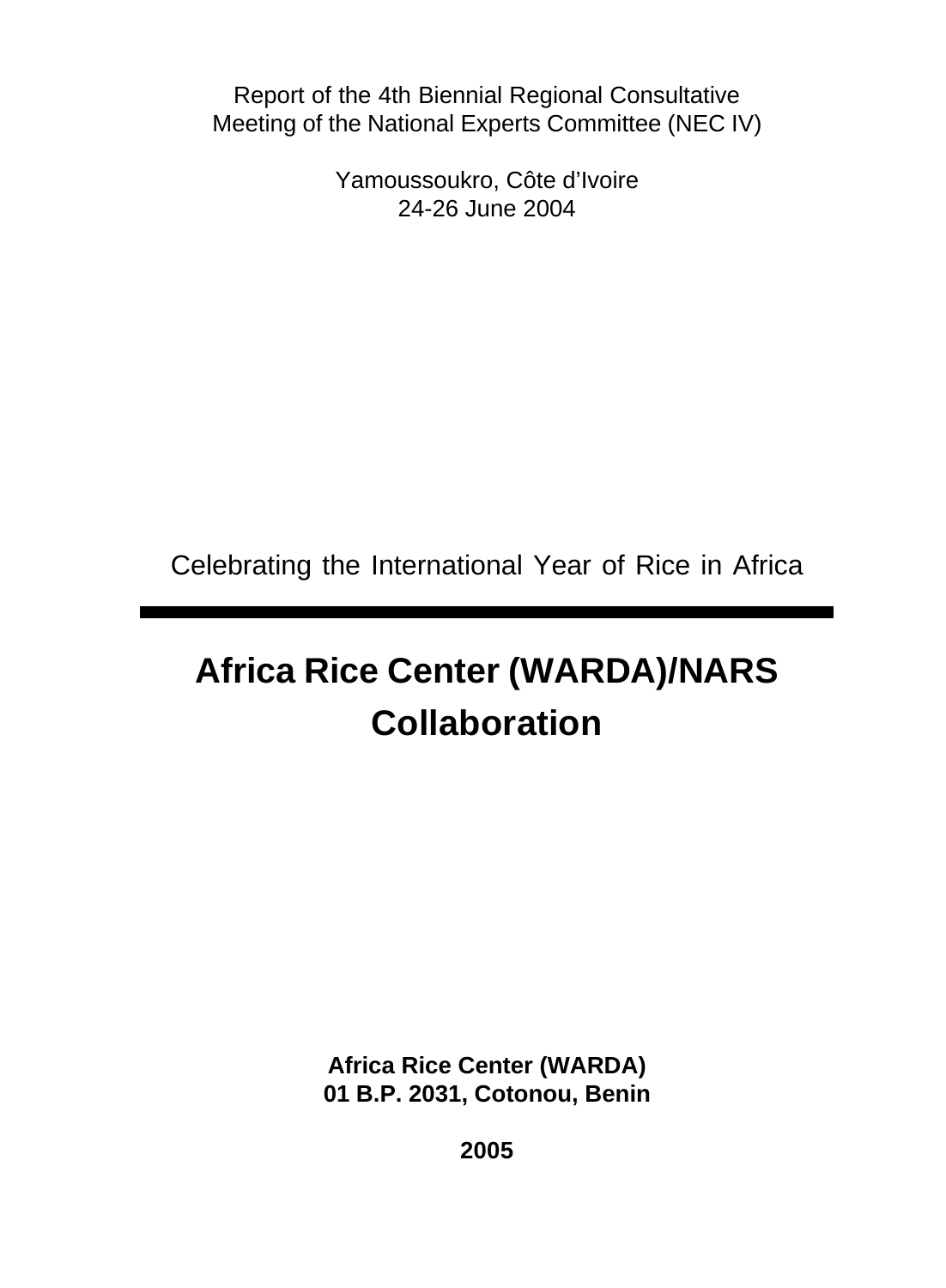© Copyright Africa Rice Center (WARDA) 2005

Africa Rice Center encourages fair use of this material. Proper citation is requested.

Africa Rice Center (WARDA). 2005. Africa Rice Center/NARS Collaboration: Celebrating the International Year of Rice in Africa. Report of the Fourth Biennial Africa Rice Center/National Experts Committee Meeting, 24-26 June 2004, Yamoussoukro, Côte d'Ivoire. Biennial Africa Rice Center/National Experts Committee Meeting Report No. 4. Africa Rice Center (WARDA), Cotonou, Benin. 31p

*Cette publication est aussi disponible en franÁais sous le titre : RÈunion biennale Centre du riz pour líAfrique (ADRAO)/ComitÈ des experts nationaux. Rapport no 4.*

ISBN 92 9113 283 7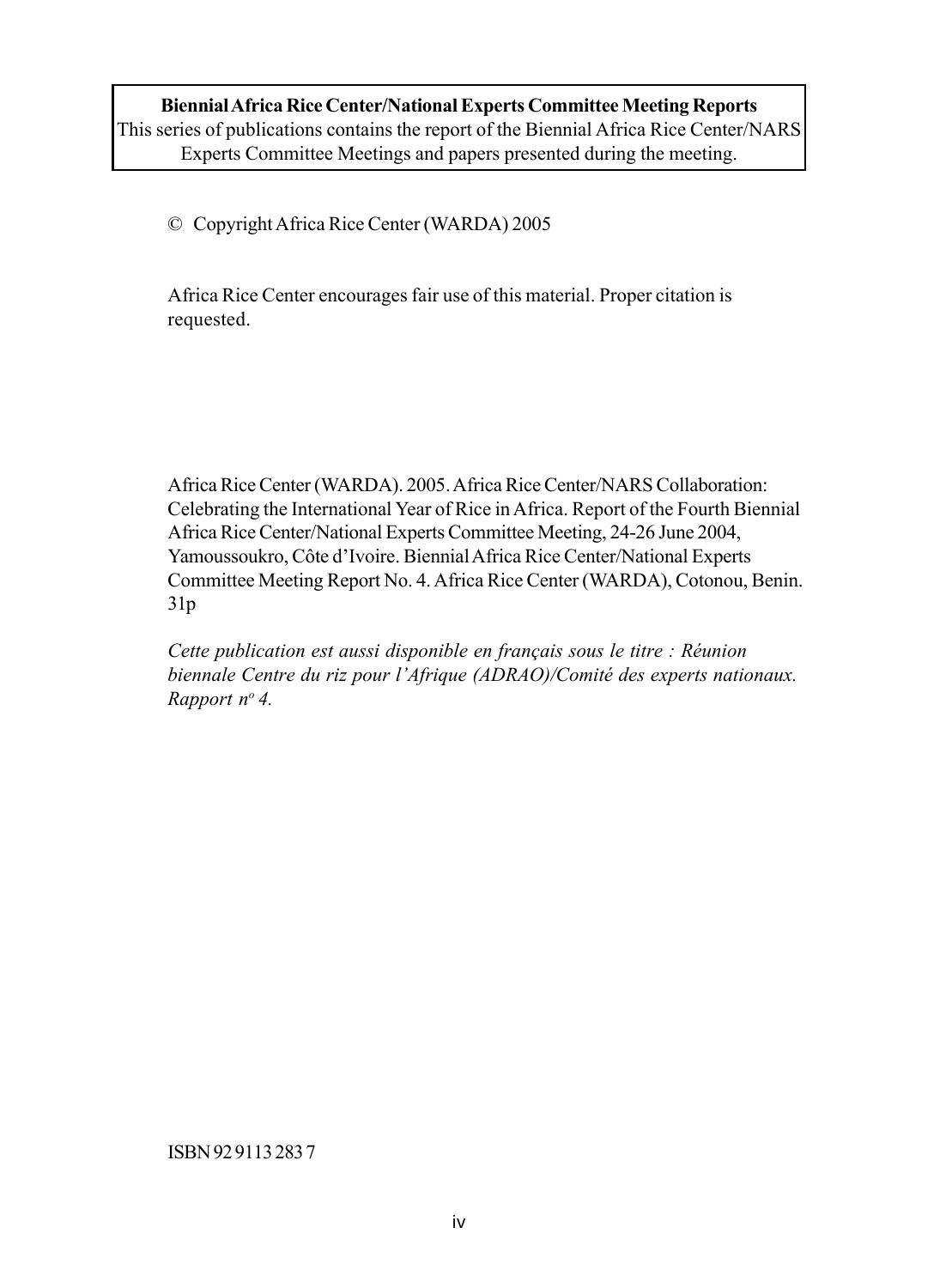# **Contents**

| Appendix A: Report of the Director General June 2002-June 2004  10              |  |
|---------------------------------------------------------------------------------|--|
|                                                                                 |  |
|                                                                                 |  |
| The Africa Rice Center: Expansion into Central, Eastern and Southern Africa  12 |  |
|                                                                                 |  |
| Appendix B: Moving forward with programmatic changes  17                        |  |
|                                                                                 |  |
|                                                                                 |  |
|                                                                                 |  |
| Appendix C: CGIAR reform in sub-Saharan Africa  20                              |  |
|                                                                                 |  |
|                                                                                 |  |
|                                                                                 |  |
|                                                                                 |  |
|                                                                                 |  |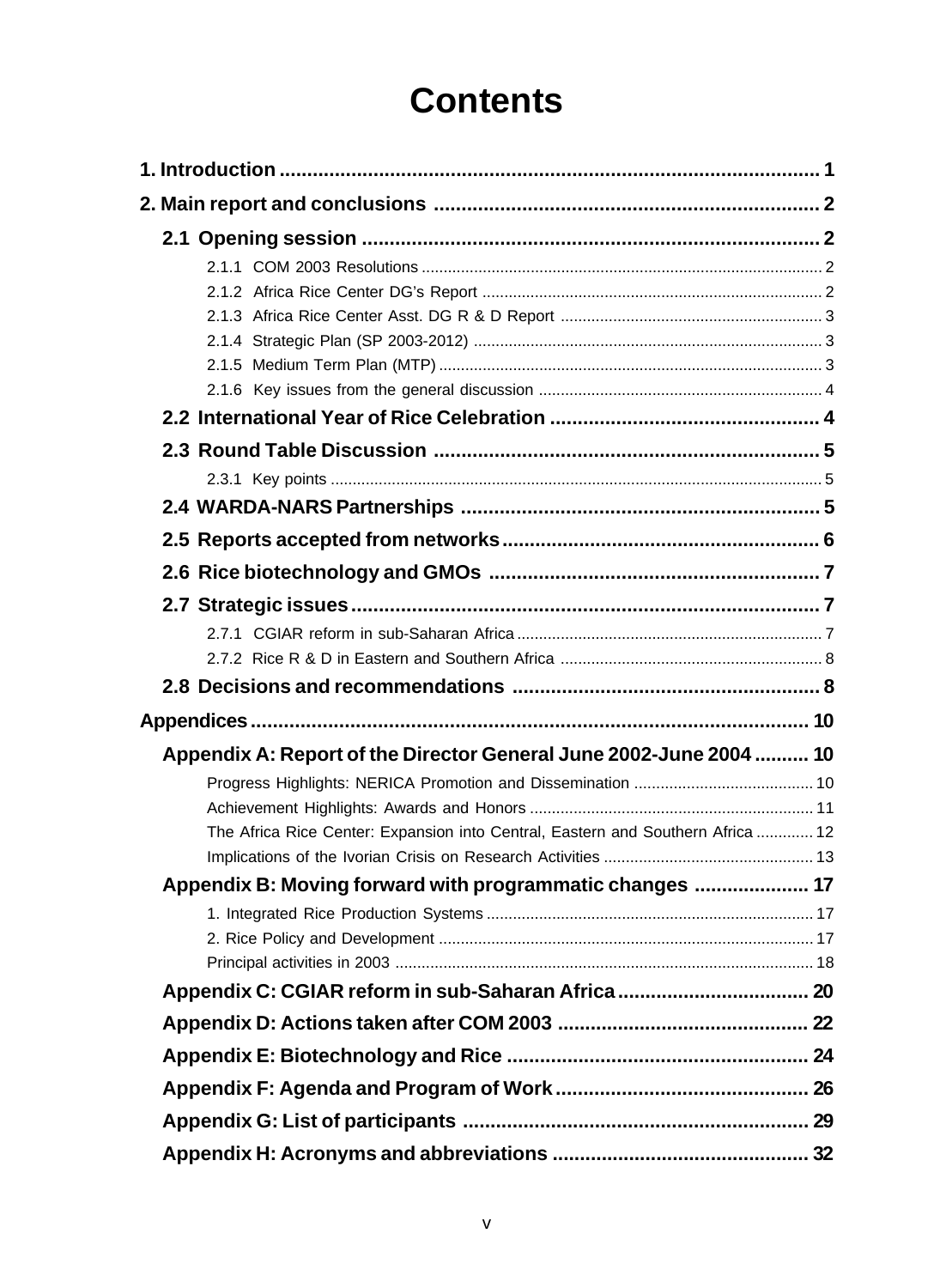# <span id="page-5-0"></span>**1. Introduction**

The National Experts Committee (NEC) met in Yamoussoukro in the Republic of Côte d'Ivoire from 24-26 June 2004 in order to review the conclusion and recommendations of the 24th Ordinary session of the WARDA Council of Ministers (COM) held on 19th September 2003 and to receive an update on the Africa Rice Center's progress and proposals for the future. This fourth Biennial Regional Consultative Meeting (NEC IV) was chaired by Prof. Hamidou Boly, INERA Director and Chair of NEC, with Ghana and Mauritania acting as rapporteurs. The following member countries were present:

- $B$ enin
- Burkina Faso
- $\epsilon$  Côte d'Ivoire
- ! Ghana
- Liberia
- Mali
- Nigeria
- Senegal

The following countries were absent:

- Cameroon
- . Chad
- ! Gambia
- ! Guinea
- ! Guinea Bissau
- Mauritania
- $\bullet$  Niger
- Sierra Leone
- $\bullet$  Togo

### **Observers**:

- Ethiopia
- ! Congo DRC
- ! Sasakawa-Global 2000
- ! Guinea
- ! Uganda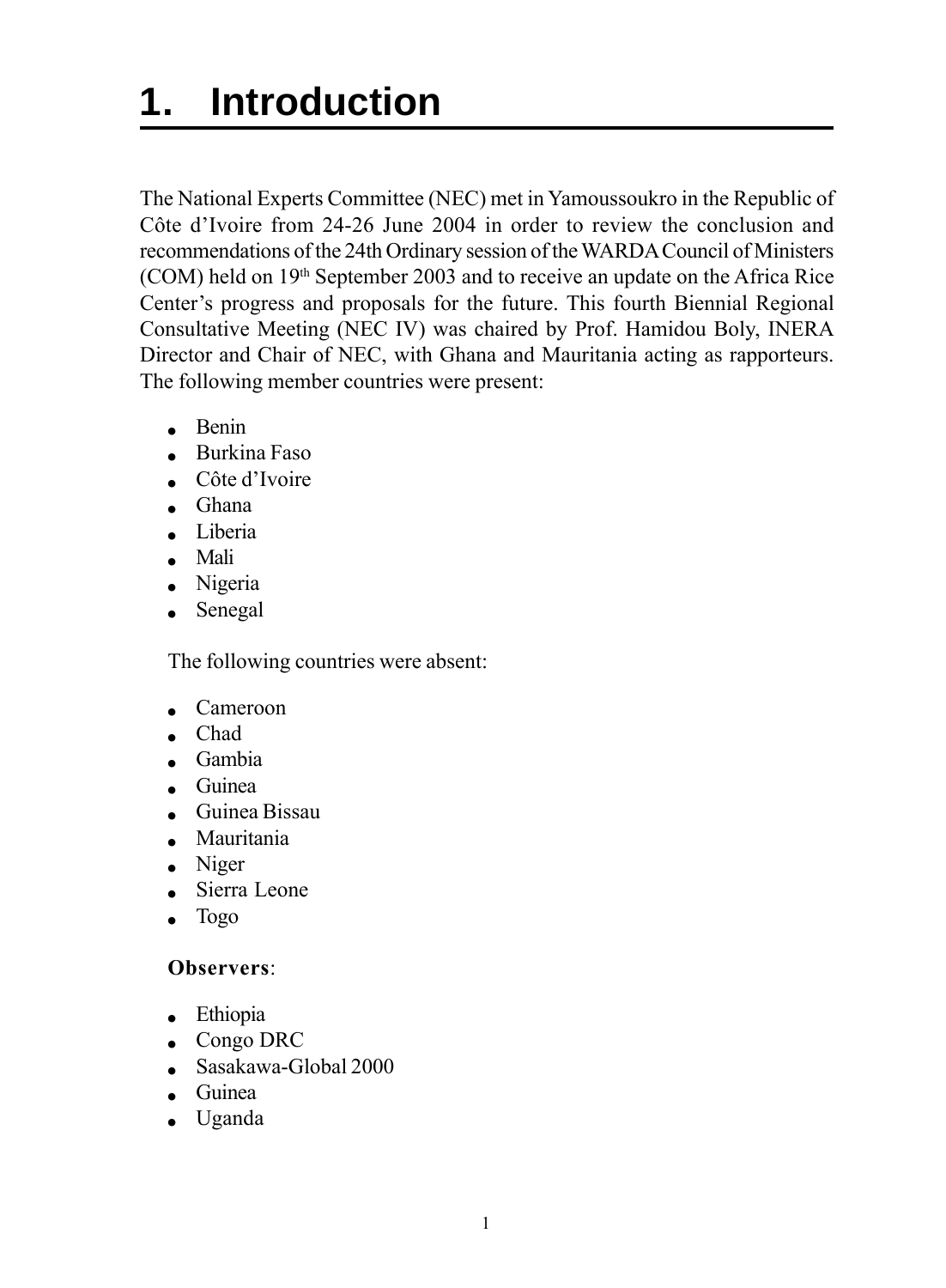# <span id="page-6-0"></span>**2. Main report and conclusions**

## **2.1 Opening session**

Prof. Hamidou Boly, Director General of INERA, Burkina Faso and Chairman of NEC IV thanked the participants for coming to the meeting at which it would be necessary to achieve measures to avoid rising rice imports as much as possible. He went on to congratulate Dr Monty Jones for his co-laureate for the award of the World Food Prize, which is effectively the Nobel Prize for Agriculture.

In his turn the Africa Rice Center Director General, Dr K.F. Nwanze noted that NEC IV is being carried out under the theme 'International Year of Rice  $(IYR)$ <sup> $\prime$ </sup> and as such the meeting will be in two parts comprising the NEC sessions and the IYR celebration. He highlighted the failure of some member countries to pay their contributions and encouraged a minimum token contribution. Countries that had not paid up to 10% of their arrears were not financed to attend NEC IV. This procedure will continue to be used for future meetings, especially workshops where member country costs were normally met by the Center. He appealed to NARS to encourage their countries to meet their financial contributions. NEC IV is especially important because of the diverse participation from Central, Eastern and Southern Africa.

### **2.1.1 COM 2003 Resolutions**

The Executive Officer to the Africa Rice Center Director General, Dr Bruce-Oliver reported on actions taken to fulfill the resolutions passed at COM 2003. Some of these include the Center's advisory role in biosafety and GMOs, admission of the Center as a specialized institution of the African Union in the framework of NEPAD, and harmonization of network and other collaborative activities at the country level.

### **2.1.2 Africa Rice Center DG's Report**

The report highlighted the continuing promotion and dissemination of the NERICAs in many more countries especially in Central, Eastern and Southern Africa. He singled out Uganda where there is a partnership developing between farmers, the private sector and government to further disseminate the NERICAs. He also cited the IFAD-funded project for Congo DRC as a major step forward towards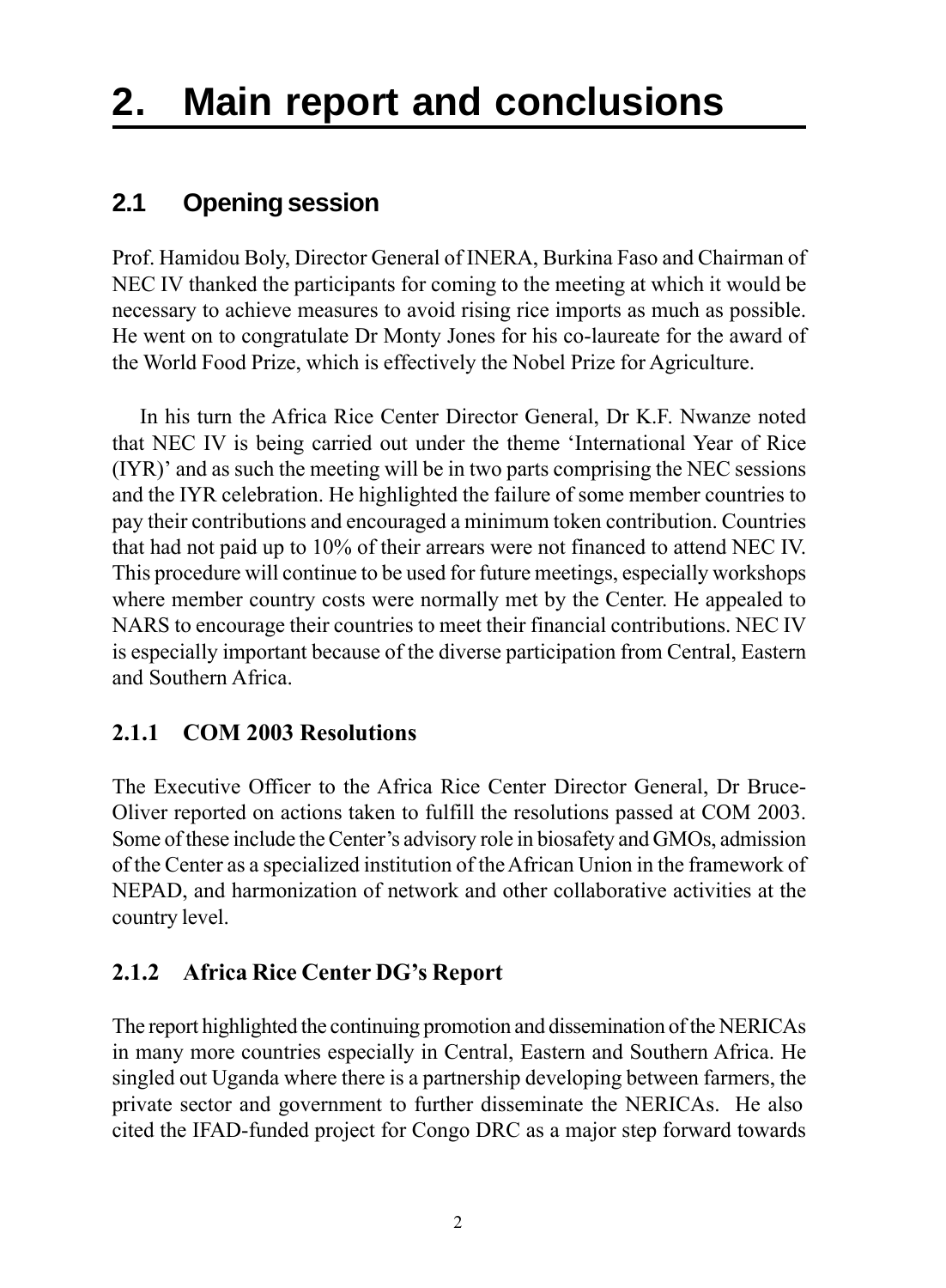<span id="page-7-0"></span>improving food security in that conflict-affected country. The Center took a number of initiatives to meet its expanding coverage by signing MOUs with the Ugandan NARS (NARO) and ASARECA, the latter involving funding a Rice Network Coordinator for Eastern and Southern Africa, by posting a Liaison scientist to Nigeria. An MOU was also signed by NEPAD/AU and the DG, on behalf of the CGIAR Center Directors' Committee. Although our temporary relocation in Bamako did not affect our research momentum, our continued absence at M'bé is sending a negative signal to our donors. A return plan to Bouaké is being studied and appropriate measures will soon be taken.

### **2.1.3 Africa Rice Center Asst. DG R & D Report**

The Centerís Assistant Director General Research and Development Dr Shellemiah Keya gave a review of the new programmatic structure based on the Strategic Plan (SP). Although there is a reduction in the number of programs to two, this does not reflect a reduction in Center activities. The two programs, Integrated Rice Production Systems and Rice Policy and Development will function through eight projects with concrete outputs and milestones based on a three-year rolling Medium Term Plan (MTP). He also gave a detailed review of 2003 research achievements and the challenge of meeting improved rice seed demand.

### **2.1.4 Strategic Plan (SP 2003-2012)**

Dr KouamÈ MiÈzan, Coordinator of the Sahel program, indicated that the SP 2003-2012 highlighted two major research challenges, development of improved germplasm that are acceptable to farmers and consumers and efficient use of resources, as well as rice policy and markets, and impact on poverty and the environment. The SP highlighted both change and continuity and the development of the rice sector and post-harvest and processing are important pillars. A consultative process was used involving all stakeholders including NEC and BoT.

### **2.1.5 Medium Term Plan (MTP)**

The Assistant Director Integrated Production Systems Dr Ousmane Youm stated that the MTP is a rolling three-year plan that is designed to meet the research challenges as described in SP, while remaining consistent with the CGIAR outputs. He also indicated that a lengthy process of consultation was held mainly at the Center but the draft will be sent to partners for review and fine-tuning. The MTP focused on eight projects with highly developed outputs to enhance efficiency and allow NARS to take the lead where they have comparative advantage.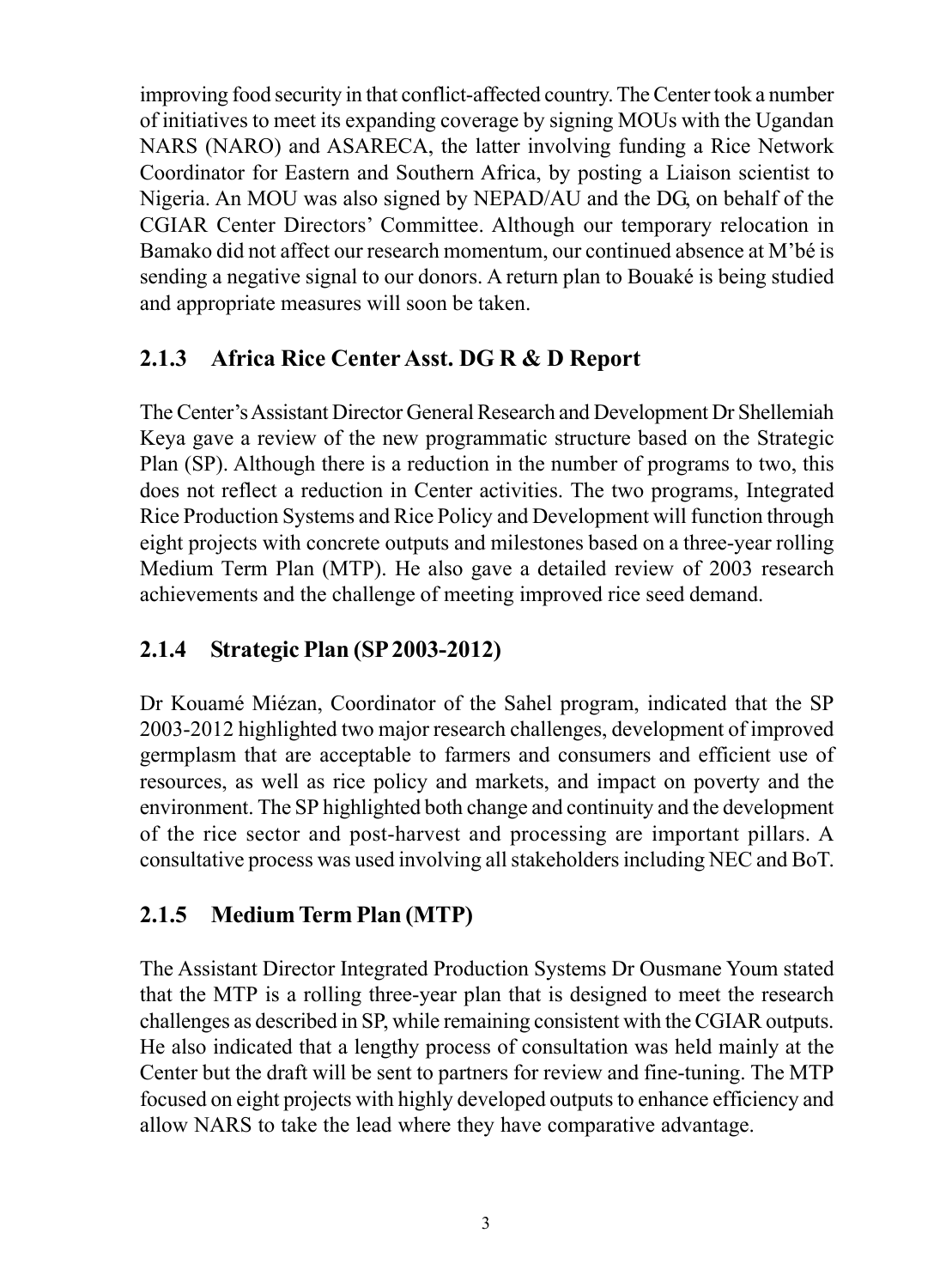### <span id="page-8-0"></span>**2.1.6 Key issues from the general discussion**

Several participants welcomed the expansion of the Center's coverage to other parts of Africa, but hoped that this will not dilute the Center's ability to sustain its high quality research and activities in founding member countries. The Center was encouraged to extend its use of biotechnology to shorten the time needed to develop improved varieties. It was noted that although rock phosphate (RP) is a useful source of P, there are associated problems of heavy metals contamination and this should be examined. Although azola is a useful local source of fertilizer for improved rice production, adoption has been limited and there was therefore a need to work on edible legumes which are more attractive to farmers. The success of the NERICAs in Guinea as opposed to Côte d'Ivoire was due to the commitment and political will of the national system. It was noted that while we promote NERICA dissemination, we should look at the associated environmental implications. There was consensus that post-harvest and processing should be given high priority. Collaboration with the Asian Vegetable Research and Development Center (AVRDC) is welcomed because of the benefits of diversifying rice-based systems so that farmer's incomes are increased through vegetable production. AVRDC had a comparative advantage and had willingly seconded a scientist to the Africa Rice Center.

## **2.2 International Year of Rice Celebration**

Members of the NEC took part in an interesting and enlightening field visit to five sites near to Yamoussoukro, where they saw a successful example of a selfsustaining rice production cooperative with a private sector milling machine, irrigated lowland rice fields of the cooperative Coproriz, and Africa Rice Center variety plots showcasing the elite varieties already used in the subregion. In addition, they visited a seed cold store of the Côte d'Ivoire national rice program (PNR), and also met farmers participating in an ANADER-WARDA partnership initiative on Participatory Learning and Action Research (PLAR) under which farmers are trained in rice technology dissemination.

A special celebratory ceremony was held to mark the opening of the International Year of Rice in Côte d'Ivoire, which was addressed by the Ambassador of Japan, representatives of the Minister of Agriculture for Côte d'Ivoire, the Governor of the District of Yamoussoukro, the Mayor of Yamoussoukro, and by the DG of Africa Rice Center. Representatives of local rice-growing cooperatives and farmers' associations, including women farmers displaced by the Ivorian conflict, expressed their enthusiastic support in a march-past. There was also a comprehensive exhibition of rice-based technologies and products. A NERICAcooking competition for local restaurants attracted entries from nine restaurants which were judged by a committee and prizes awarded in different categories.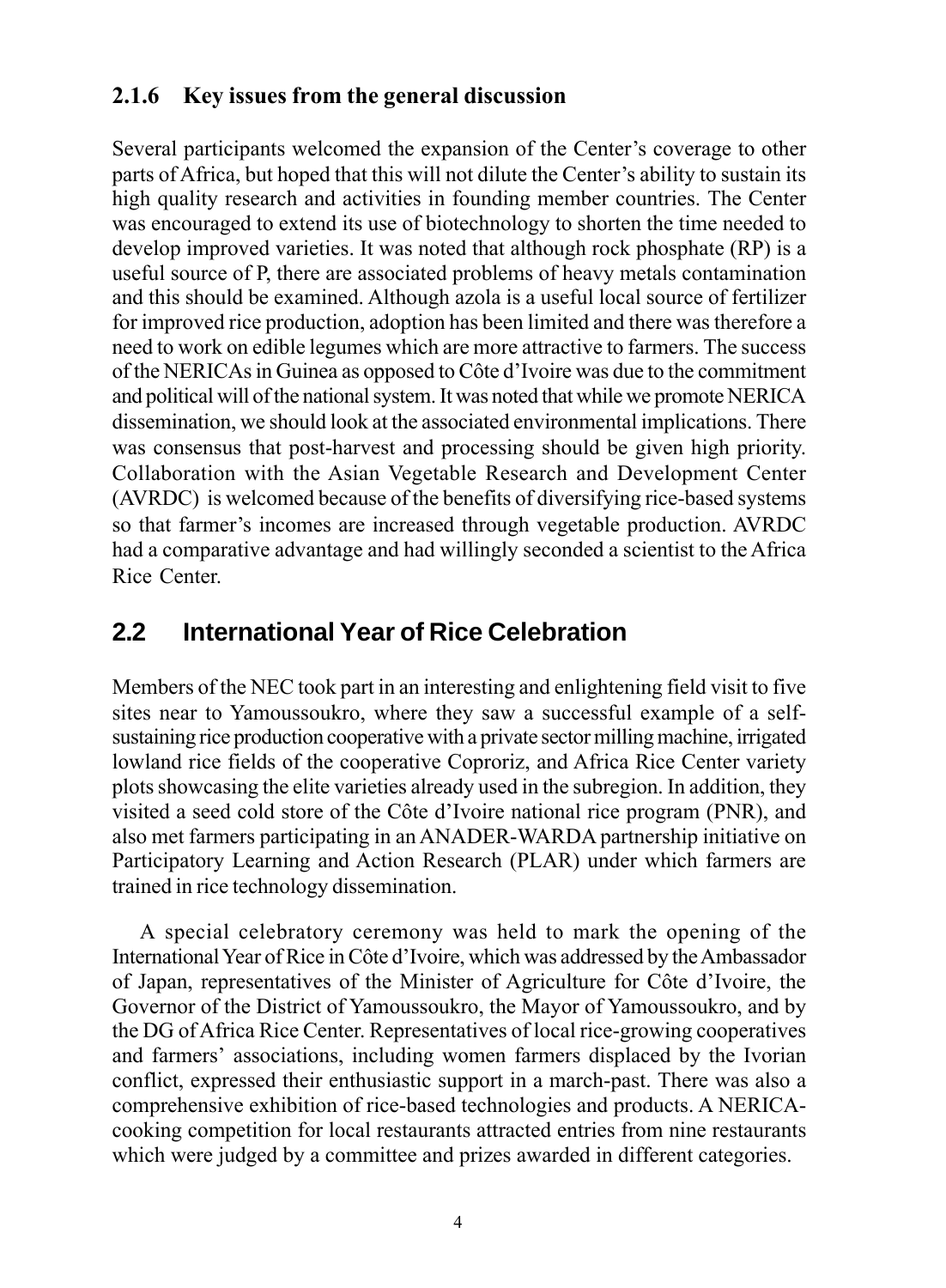# <span id="page-9-0"></span>**2.3 Round Table Discussion**

Dr Robert Guei, Head of the Genetic Resources Unit at Africa Rice Center, stated that rice production is one of the most important economic activities in the world and it is therefore fitting that the UN General Assembly designated 2004 as the International Year of Rice (IYR). It is noteworthy that IYR 2004 celebrations kicked off in grand style in Yamoussoukro, one of the most important agricultural districts of Côte d'Ivoire, where the NERICAs have been enthusiastically adopted by farmers.

However, farmers have poor access to inputs, the market structure is weak and lacks strong institutional support, and high production costs of small-scale farms means that locally-produced rice is uncompetitive against imports. Dr Patrick Kormawa, policy economist at Africa Rice Center, said this low productivity meant that rice imports were increasing in the sub-region despite the increase in the rice area. He called on African governments to make use of the provisions of the World Trade Organization (WTO) that allowed them to take legal measures against dumping of rice. He proposed that to celebrate the International Year of Rice each country should set up a National Rice Development Fund through the imposition of a 2% levy on rice imports.

## **2.3.1 Key points**

It was observed that imported rice is subsidized and is killing the efforts of local producers. A strong political will is needed to create an enabling environment for the competitiveness of locally produced rice. This would involve an improvement in processing and handling, functional research and extension systems, facilitation of regional and national market development. In addition, value-added activities such as commercialization of rice straw should be explored. Much of this would be achieved if strong farmer associations were formed to undertake advocacy and, if necessary, exert political pressure on national governments.

# **2.4 WARDA-NARS Partnerships**

The Executive Officer to the DG, Dr Bruce-Oliver reported on joint activities with NARS in 2002-2004, highlighting capacity building, including short-term and advanced degree training, Africa Rice Center/NARS visits and joint publications. He detailed the trials carried out in member countries and the large number of varieties based on improved germplasm which had been tested or already adopted by farmers. Direct spending by Africa Rice Center on NARS represented a high proportion of the Center's operational research budget (18.2% in 2001, 23.4% in 2002).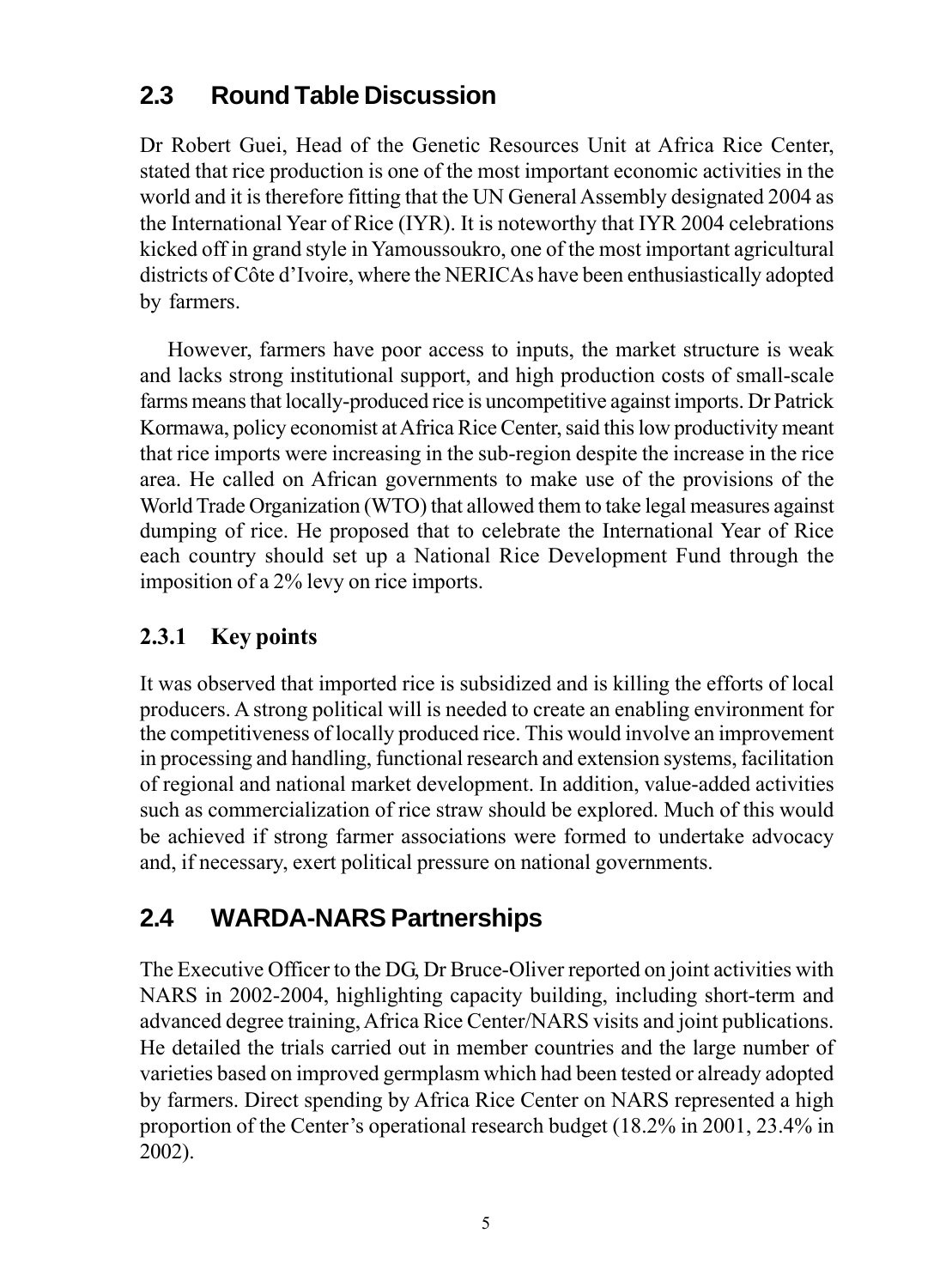### **2.5 Reports accepted from networks**

The head of the Genetic Resources Unit with responsibility for **INGER-Africa** activities, Dr. Robert Guei, said achievements include responding to the demands of 34 countries in sub-Saharan Africa for material that is adapted to local ecosystems and national program capacities. Annual collaboration took place with 50-60 scientists, particularly on varietal nursery composition and selection of suitable varieties for evaluation and ultimate release. A number of varieties have been identified which are stable across rice-growing ecologies. High yield remains the most desirable characteristic across all regions and ecosystems.

**ARI:** Meeting demand for seed is the main challenge facing ARI, reported ARI coordinator Dr Innoussa Akintayo. The GRU helped with some supplies and the Africa Rice Center also played a facilitation role in the supply of seed between member countries. To meet demands from the seven countries in the AfDBfunded project, the Center's breeders have initiated seed production in Mali and at M'bé in Côte d'Ivoire, and entrepreneurial farmers in identified countries may be contracted to produce NERICA seeds. Approval for at least five of the seven pilot countries for the AfDB's funding for NERICA dissemination is expected shortly.

**IVC:** Coordinator Dr Philippe Morant reported on The Gambia's application to join the consortium and its presence already at a recent workshop. Togo and Benin have taken over from Côte d'Ivoire and Guinea as NCU members of the Consortium Management Committee, while FAO has replaced IITA, and Benin has been elected to the Chair. Other decisions include collaborating international institutions, such as WorldFish and AVRDC, joining the consortium.

A revised 2004 program of eight research projects in six countries has been arranged in the second phase. An external review of Phase II will take place in September 2004 and preparations for the following phase will be based on its conclusions. Dr Morant highlighted the knowledge gained on inland valleys over the past 10 years, which is available on CD-ROM and via the Web.

**ROCARIZ:** The Network Coordinator Dr Sidi Sanyang reported that the network supported 98 projects to the tune of US\$ 392,500 in 17 West and Central African countries in 2002 and 2003. Rokupr Research Station (RRS) in Sierra Leone was also supported to develop mangrove-swamp rice technologies. About 98 NARES scientists and development agents benefited from the grants. Most of them worked on rice varietal improvement and RYMV management, using screen houses, on-station and on-farm trials, and surveys and questionnaires. Breeder seeds of 74 inter- and intraspecific lowland and irrigated rice varieties with potential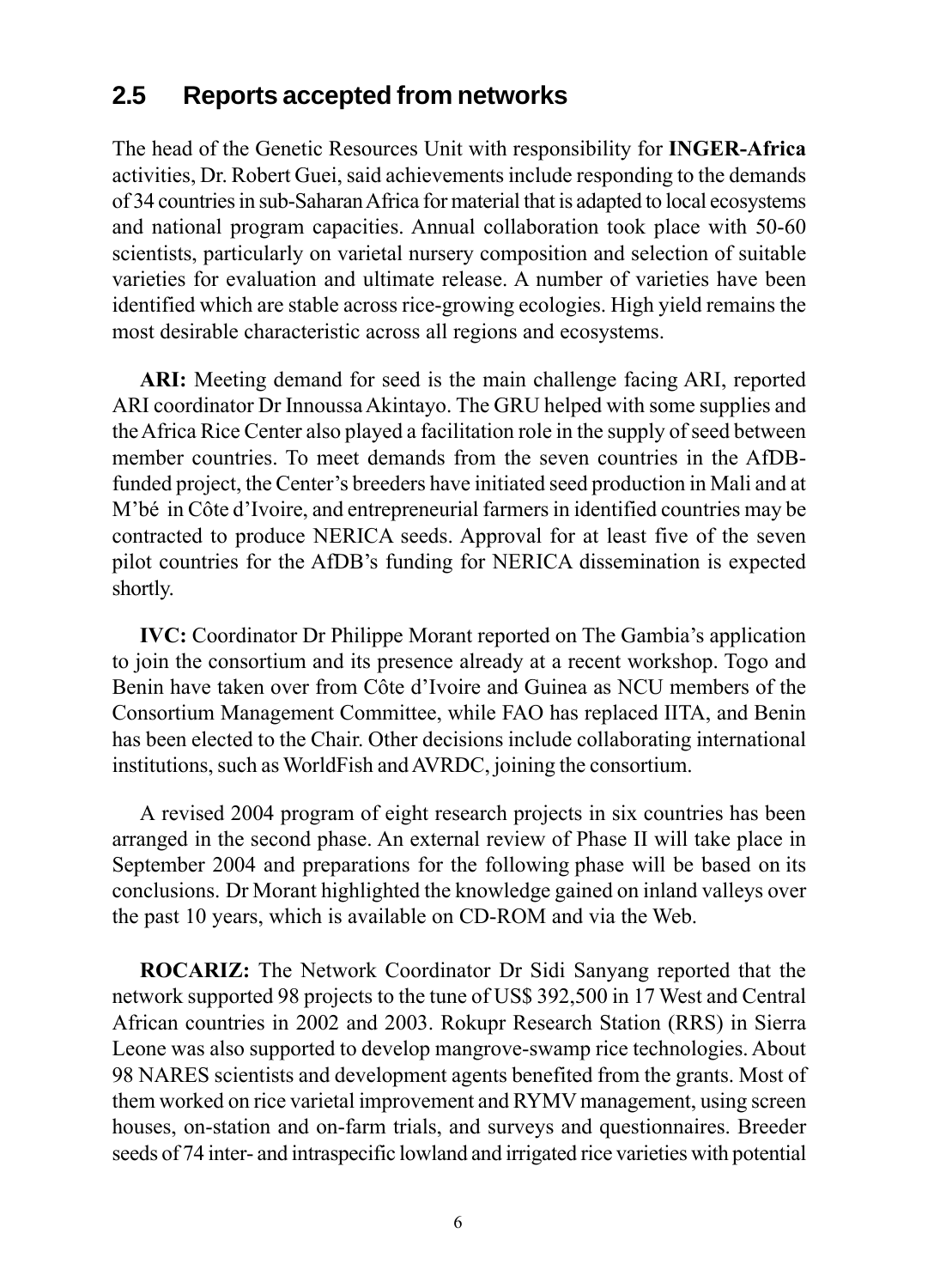<span id="page-11-0"></span>to complement the upland NERICAs were multiplied at INERA in Burkina Faso for evaluation by other NARS in Africa. In Togo, however, 29 best performing inter- and intraspecific varieties were selected for further evaluation against major biotic and abiotic stresses. A drought screening trial in Burkina Faso showed that WAB 96-3 yielded 2.8 t ha<sup>-1</sup> and was the most suitable parent for drought resistance/ tolerance screening.

# **2.6 Rice biotechnology and GMOS**

Dr M-N Ndjiondjop, Head of the Biotechnology Unit, emphasized the use of anther culture and molecular markers to develop populations and tag useful genes from African rice and to use those markers in marker-assisted selection. Mapping populations of about 148 interspecific lines have been developed and are being evaluated in order to identify quantitative trait loci (QTLs) for agronomic traits. Near isogenic lines are being developed and  $F_1$  hybrids and  $BC_1F_1$  seed have been obtained. The  $BC_1F_1$  will be genotyped using molecular markers to select plants with the African rice genome. Eighty doubled haploid lines have been created. The NARS are being trained on molecular and anther culture and it is anticipated that a Biotechnology Network will be established. Breeding activities to develop new genetic material will be supported by continued investment in capacity and facilities for the conservation and management of genetic resources, as well as the continued use of a range of biotechnology tools, including tissue-culture, genemapping and marker-assisted selection. On the issue of genetically modified organisms (GMOs), the Center will not introduce the transgenic rice plants developed with the John Innes Centre into any country that has not legislated to produce a biosafety protocol.

# **2.7 Strategic issues**

### **2.7.1 CGIAR reform in sub-Saharan Africa**

The DG reported on proposals for reorganization of the CGIAR in Africa as part of a more global discussion. One CGIAR Task Force (TF) is considering program alignment and a second TF is charged with structural options and organizational alignment. As a result of the Ivorian crisis, the impact on the Africa Rice Center could be significant if the Center is unable to return to full operations in M'bé as planned. It could be transformed into a Program at another Center, but the DG insisted the only viable option was the full re-establishment of Africa Rice Center at its headquarters. The NEC expressed its support for the Center and its major role in meeting the needs of Africaís resource-poor farmers, and called on individual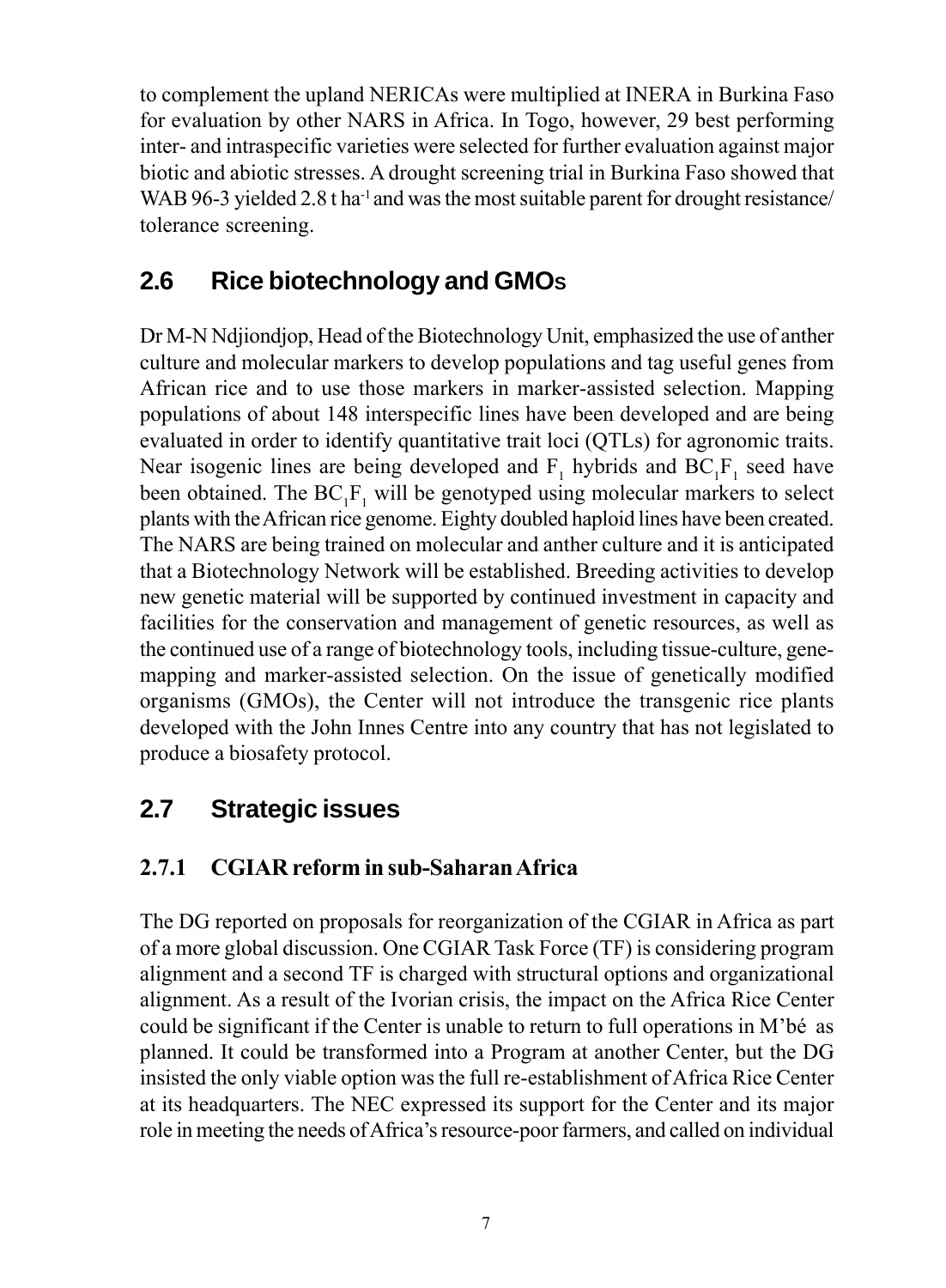<span id="page-12-0"></span>members to prepare their respective Ministries with a positive response to the fact-finding missions by the CGIAR TFs.

### **2.7.2 Rice R & D in Eastern and Southern Africa**

Mr Tareke Berhe, Guinea country director of Sasakawa-Global 2000, reported on its plans for a regional rice program, but said SG2000 does not have its own agenda other than to support pre-existing national and other agendas with a focus on rice. A Memorandum of Understanding is being prepared with the Africa Rice Center. SG2000 has carried out fact-finding visits to several countries to help in drawing up its regional program. Among the interventions proposed were action to promote germplasm testing, seed production, water management, marketing and small-scale mechanization.

# **2.8 Decisions and recommendations**

.

- $\bullet$  The NEC once again, requests the Côte d'Ivoire authorities to guarantee the security of Africa Rice Center's return and continued stay in Bouaké and M'hé
- The NEC requests that the Chairman of the Council of Ministers (COM) should formally announce the clearly intended return to Bouaké and M'bé
- The NEC asks member countries to endorse the position already taken in earlier CGIAR consultation meetings when it was decided that programmatic integration and administrative alignment is the best option rather than merging of Centers based in sub-Saharan Africa.
- ! The NEC strongly encourages member States to regularly pay their contributions even if it means that only a token proportion of their annual dues is forwarded to allow their continued participation in the Center's fora and capacity-building activities.
- The NEC encourages the Center to facilitate member countries to put in place protocols and legislation on biosafety, particularly with respect to GMOs to enable them to make informed decisions on the use and benefits to be gained from biotechnology and its products.
- The NEC recognizes the negative impacts that globalization and international trade agreements can have on agricultural systems and commends the actions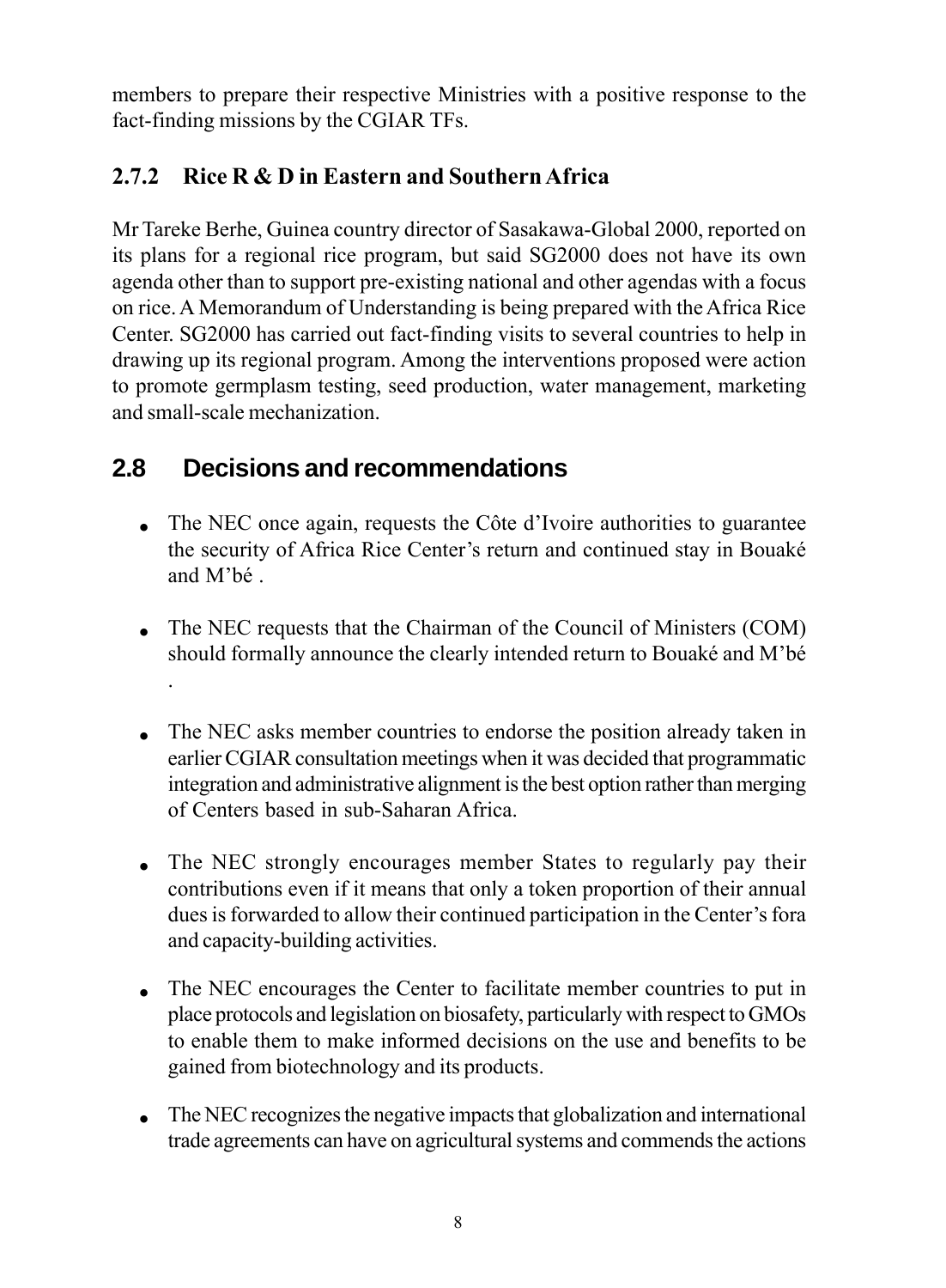<span id="page-13-0"></span>of Nigeria and the firm commitment of its president in banning the dumping of rice products. It is agreed that ways of levying taxes on rice imports should be found through working with economists, and that the Center should support national programs to find ways of preventing dumping while complying with existing international agreements.

- The NEC believes that the Center should help improve the national systems<sup>†</sup> capacities to develop bankable research projects.
- The NEC affirms that ARI is purely for the dissemination, promotion and widespread use of NERICAs and their complementary technologies, in a spirit of functional partnership with all stakeholders. Therefore, ARI's research component must be carried out within the framework of ROCARIZ.
- The NEC affirms that INGER-Africa is an important research activity that must be carried out under ROCARIZ's breeding taskforce.
- ! The NEC agreed that the potential effects of heavy metal contamination in rock phosphate should be subject to further research.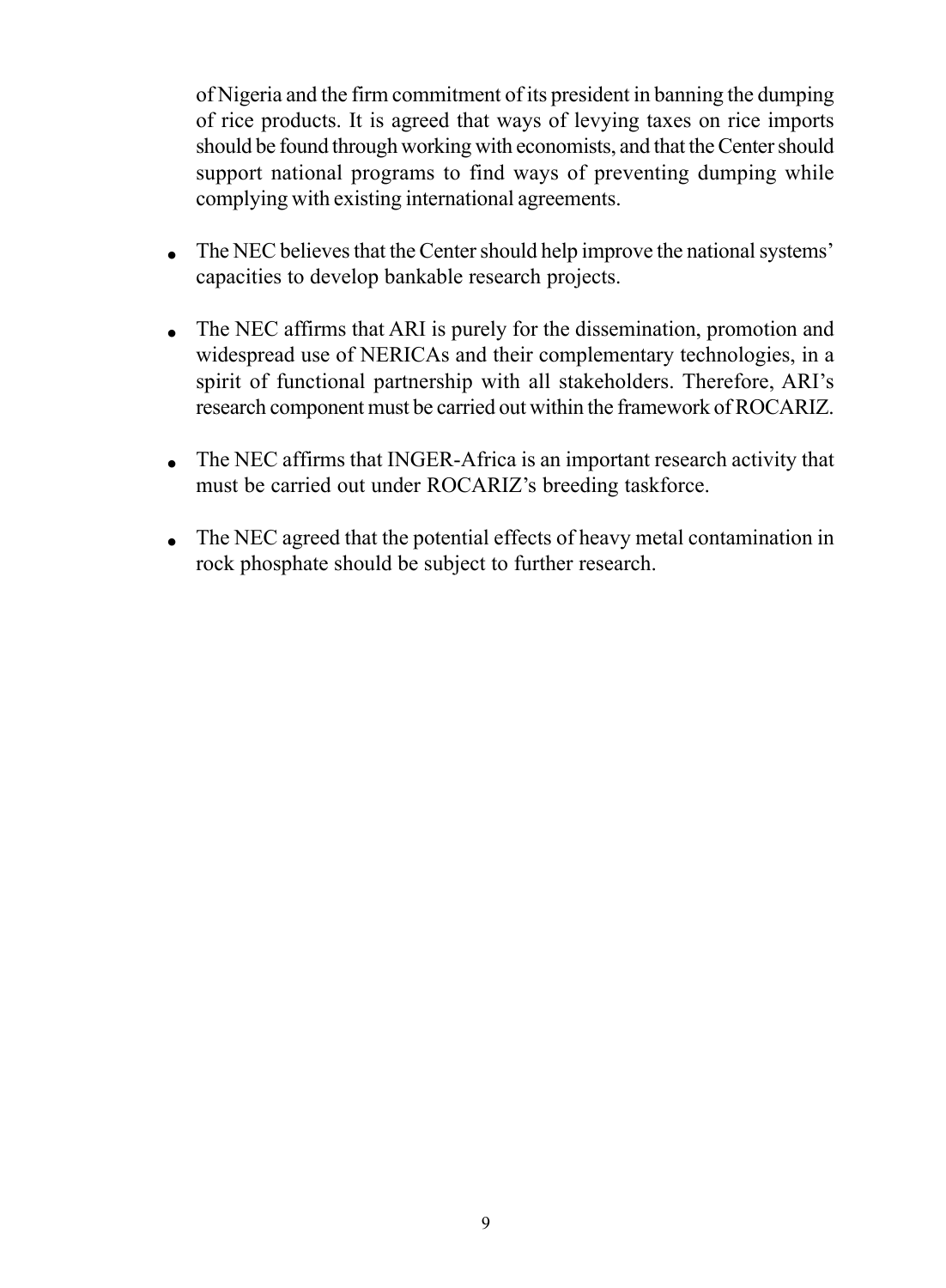# <span id="page-14-0"></span>**Appendices**

# **Appendix A**

### **Report of the Director General June 2002-June 2004**

The previous biennial meetings with the NARS experts have been unique in their own way, but this meeting is especially significant, because this is the first time that we have active participation not only from West Africa  $-$  our traditional and long-standing partners – but also from Central and Eastern Africa. This wideranging participation testifies to the realization of the new vision and name, *the Africa Rice Center (WARDA)*, which was adopted in January 2003 in recognition and expression of the Center's leadership role in rice research and development in sub-Saharan Africa.

### **Progress Highlights: NERICA Promotion and Dissemination**

NERICA continues to be the flagship technology of the Center, and is gaining immense popularity as a symbol of technological breakthrough initiated and led by Africans. It has been in the limelight in major international events and its growing fame has culminated in the selection of Dr Monty Jones as the co-laureate of the 2004 World Food Prize. He is the first African to win this prestigious award.

NERICA was prominently featured at the high-profile WSSD meeting in Johannesburg in 2002 through the NERICA special event organized by UNDP, the Government of Japan, CGIAR and WARDA. In September 2003, it captured the spirit of the TICAD III meeting in Tokyo, where prominent world leaders, including heads of several countries, showered praises on this remarkable breakthrough. The leaders urged that high priority should be given to NERICAís expansion "to other parts of the continent in urgent need."

NERICA's international fame is underpinned by its high popularity among farmers. Countries in West Africa where NERICAs have been released or are grown are Ivory Coast (2 varieties), Guinea (7 varieties), the Gambia (3 varieties), Sierra Leone (4 varieties), and Nigeria (1). In Benin, Gabon, Mali and Togo several NERICA varieties are under extension. Burkina Faso is expected to release this year two NERICAs each for lowland and upland ecologies. Niger, Mali and Togo are also testing lowland NERICA varieties.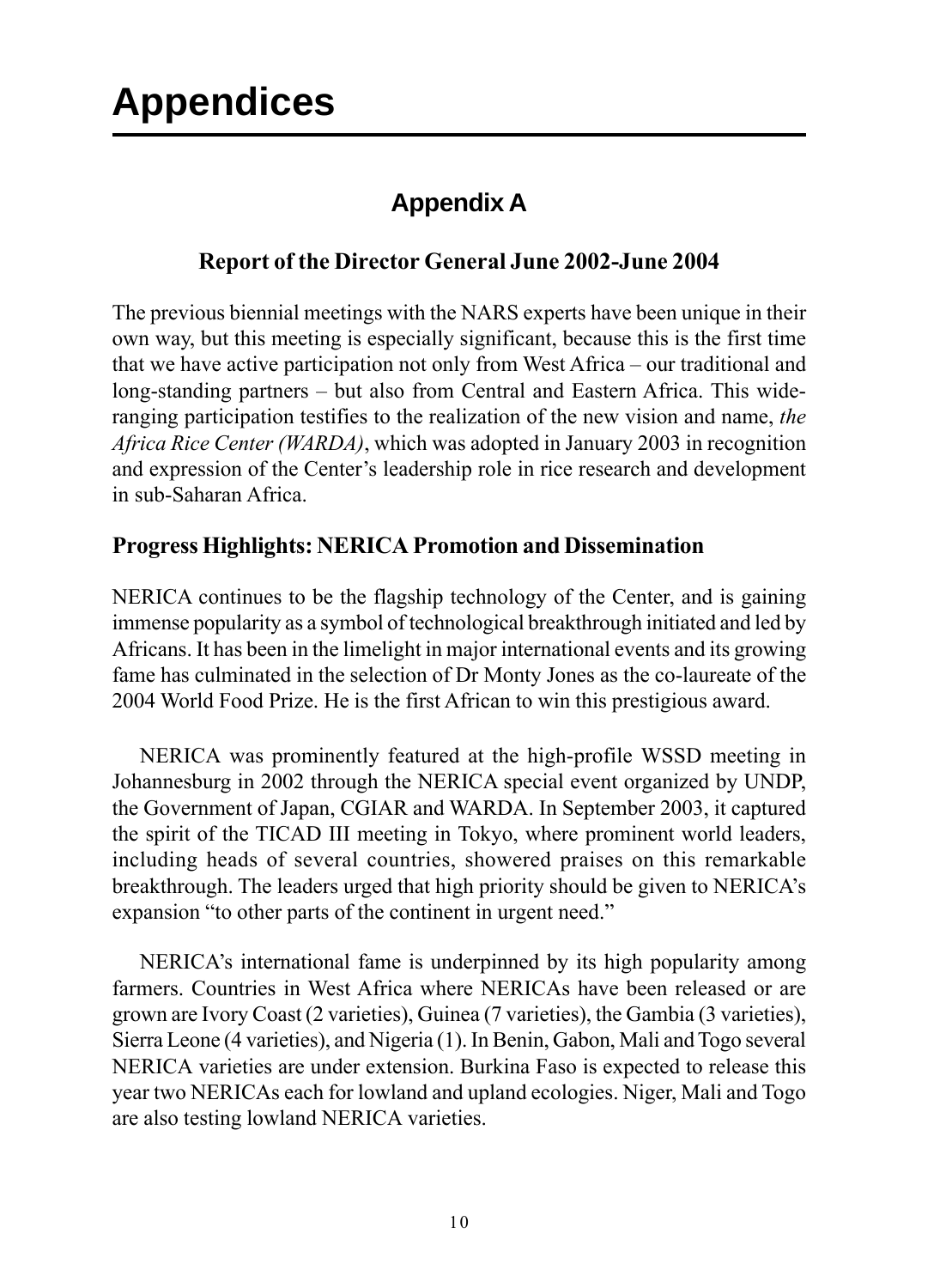<span id="page-15-0"></span>According to conservative estimates, NERICAs occupy 70 000 ha in Africa (of which 58 000 ha are in Guinea). They are spreading fast in East Africa, where rice is considered more as a commercial product rather than a food crop, in contrast to West and Central Africa.

There is a growing NERICA boom in Uganda where within three years of its introduction, more than 6000 hectares are under NERICA cultivation thanks to a successful partnership between the national program, international NGOs, seed companies, and farmers. Uganda is indeed poised to become as successful a model for NERICA adoption in East Africa as Guinea is for West Africa. However, in contrast to Guinea, the private sector is actively involved in the NERICA trade (food grain and seed sectors) in Uganda. Early in 2004, Ugandaís President Yoweri Museveni distributed NERICA seeds to representatives of farmersí groups from 11 districts as part of a major initiative to reduce poverty through the promotion of upland rice.

Kenya is evaluating four NERICA varieties, Madagascar six and Tanzania, several varieties. With assistance from Japan/UNDP-TCDC, FAO, JICA, SG-2000, World Food Programme, and World Vision International, NERICA seed is being multiplied in WCA as well as in Ethiopia, Malawi, Mozambique, Tanzania, and Uganda.

The African Development Bank launched in 2003 a US\$ 30 million project to support national programs in the dissemination of NERICA over a five-year period in seven West African countries. About 80% of the targeted beneficiaries of the project are the rural poor, mostly women. The project estimates that about 33,000 farm families will be involved in participatory variety selection to accelerate the NERICA dissemination. About 400 000 ha of additional land is expected to be under the NERICA cultivation by the fifth year of the project. The import bill of the seven countries will be reduced by about US\$ 100 million.

NEPAD has identified NERICA as one of Africa's 'best practices worth scaling upí and has endorsed its expansion across the continent as part of the joint NEPAD-FARA program on the large-scale Dissemination of New Agricultural Technologies in Africa (DONATA).

### **Achievement Highlights: Awards and Honors**

In June 2003, WARDA received the 'Grand Prix du Président de la République pour les Sciences' – Senegal's highest award for Science and Technology – for the adaptation and dissemination of the ASI thresher cleaner, the most widely used rice thresher in Senegal. The award was presented personally by President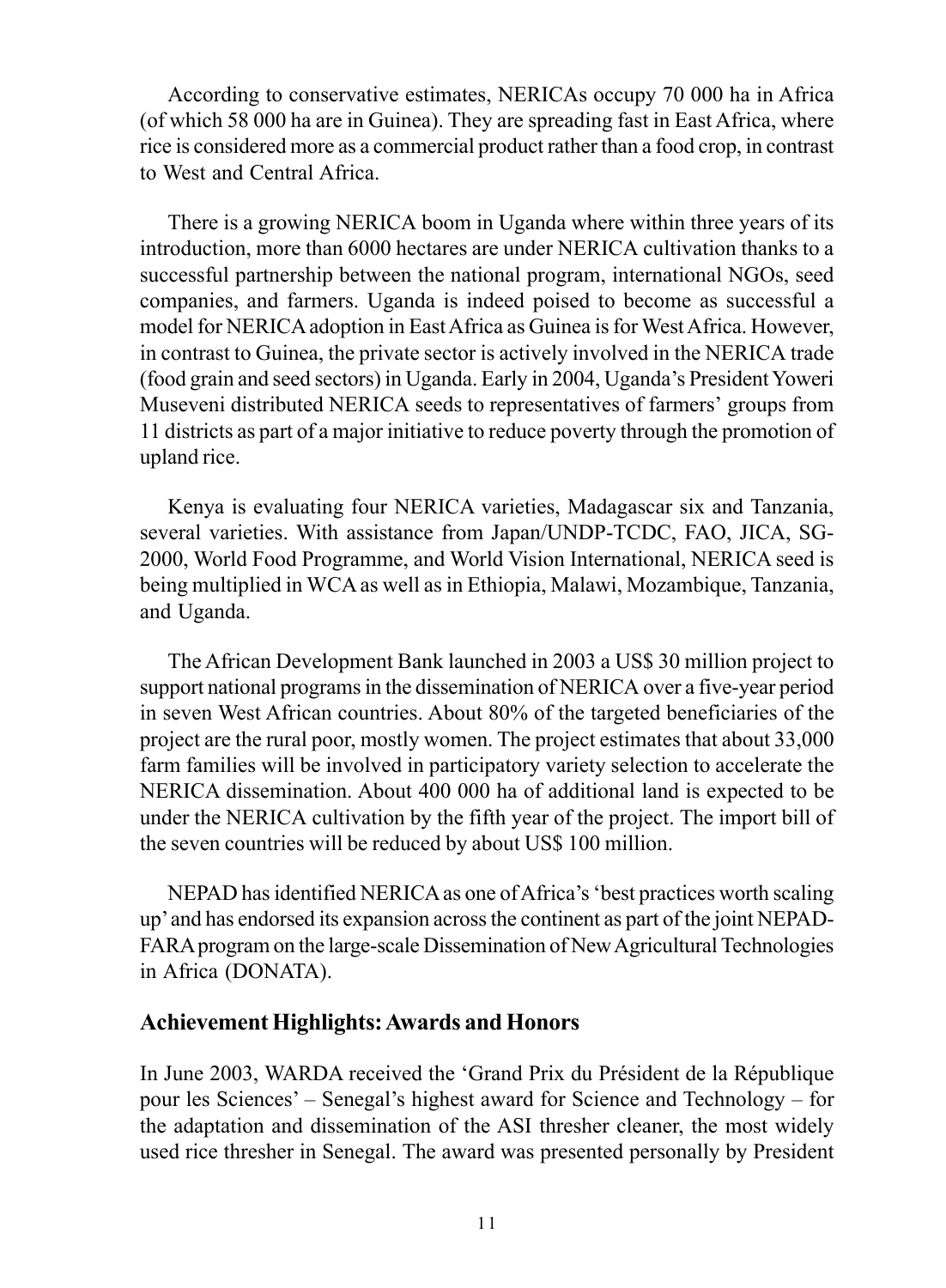<span id="page-16-0"></span>Abdoulaye Wade to the WARDA team (led by Dr Kouamé Miézan) based in Senegal and its partners.

ASI's popularity has grown so rapidly that it has now spread to other countries in the region, and WARDA has been collaborating with partners in Mali, Mauritania, Ghana and Côte d'Ivoire to develop appropriate prototypes.

In July 2003, Dr Miézan was honored by the Government of Côte d'Ivoire for his long service to rice research and development through his work at WARDA since 1983. He was conferred the title of Commander of the National Order of Merit in Education.

On the occasion of the 2003 World Food Day, the Center received special recognition from the Government of Côte d'Ivoire "for its effective contribution in the fight against hunger in Côte d'Ivoire."

The announcement of the 2004 World Food Prize is not the only recognition of WARDAís efforts in the recent past. A new evaluation exercise of the CGIAR Centers by the World Bank and the CGIAR, which used our Performance Indicators report as a base, placed the "performance of WARDA as being superior, taking into account the unusual challenges in 2003.<sup>n</sup>

We are indeed proud of all these splendid recognitions for outstanding rice research and development efforts of the Center's scientists and their partners.

### **The Africa Rice Center: Expansion into Central, Eastern and Southern Africa**

The Council of Ministers at its 24th Ordinary Session endorsed the adoption of the name *the Africa Rice Center (WARDA)*. Apart from the traditional member countries, the Center's coverage now extends to five countries in Eastern Africa (Uganda, Ethiopia, Tanzania, Kenya and Madagascar), four countries in Central Africa (Gabon, Congo Brazzaville, Democratic Republic of Congo, and Burundi) and Mozambique in Southern Africa.

In Eastern Africa, Uganda is the Center's entry point by virtue of the comprehensive planning work we have engaged in with the Ministry of Agriculture, the National Agricultural Research Organization (NARO), the International NGO, Sasakawa-Global 2000, private seed companies and the sub-regional organization, ASARECA, based in Entebbe.

WARDA's partnerships in these countries extend beyond the usual NARS. We are also working with Regional Economic Commissions, as is the case with the Common Market for Eastern and Southern Africa (COMESA). A draft MoU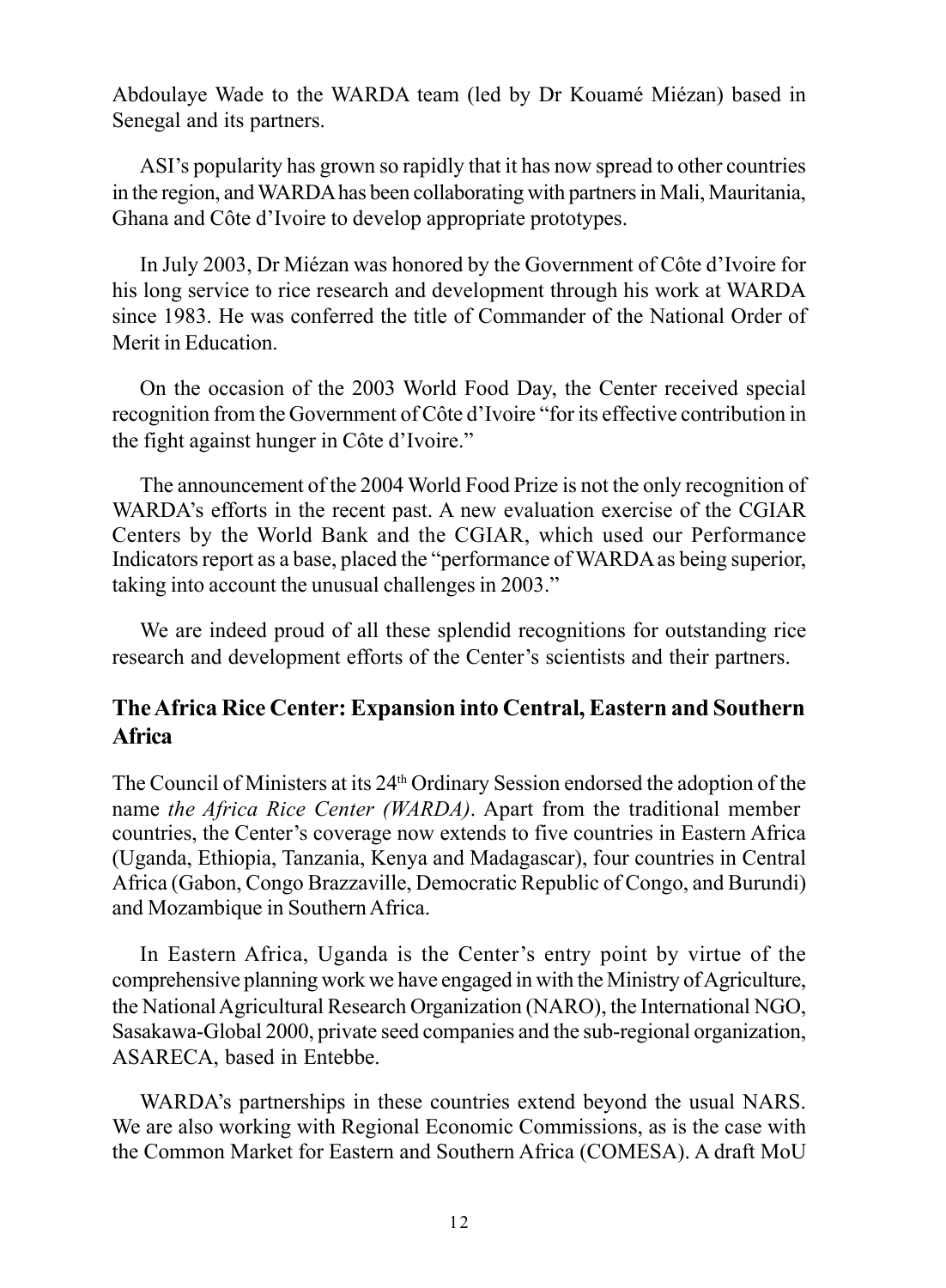<span id="page-17-0"></span>has been developed with COMESA for cooperation in rice production and is likely to be signed in the near future.

A MoU was recently signed with ASARECA, an organization regrouping the National Agricultural Research Institutes of 10 countries (Burundi, D. R. Congo, Eritrea, Ethiopia, Kenya, Madagascar, Rwanda, Sudan, Tanzania and Uganda). WARDA will provide technical backstopping for ASARECA's rice R&D activities and support the ASARECA Rice Research Network. The Coordination Office of the Rice Network will be based in Tanzania and headed by a WARDA staff member recruited from the region.

The move towards the other sub-regions will however, not compromise WARDA's activities in West Africa. WARDA is launching a new and long-term strategy for Nigeria beginning with technical strengthening of staff at the IITA Office in Ibadan. Recently we made arrangements to boost the activities carried out by our scientists in Nigeria with the transfer of a Liaison Scientist/Entomologist to our research station in the country.

A significant milestone in the Center's strategy towards a greater presence in Africa is the recent signing of a MoU between NEPAD and the CG Centers represented by the WARDA DG as the Chair of the Center Directors Committee. This omnibus document provides political recognition for all CG Centers with which NEPAD can collaborate to work towards achieving the Millennium Development Goals. The signing of this MoU will facilitate the implementation of Resolution #14 of the 24th Ordinary Session of the Council of Ministers, which calls for WARDAís admission in the framework of NEPAD as a specialized institution of the African Union.

The Center was justifiably proud that despite the continuing crisis and uncertainty, we could develop and publish by 2003 the new Strategic Plan (2003- 2012). It is the fruit of several years of brainstorming done in consultation with staff, NARS partners, and the Center's stakeholders. A bold new programmatic structure has also been developed. In brief, under the Assistant Director General for Research and Development, there are two Assistant Directors who will head two programs: Integrated Production Systems and Rice Policy and Development

### **Implications of the Ivorian Crisis on Research Activities**

When the political upheaval shook the country on 19 September 2002, forcing WARDA to evacuate its staff from M'bé /Bouaké, the Center's very survival was at stake. Despite pressures to relocate its headquarters or spread its staff in different locations, which would have led to its disintegration, the Management decided to temporarily relocate the Center's headquarters to Abidjan.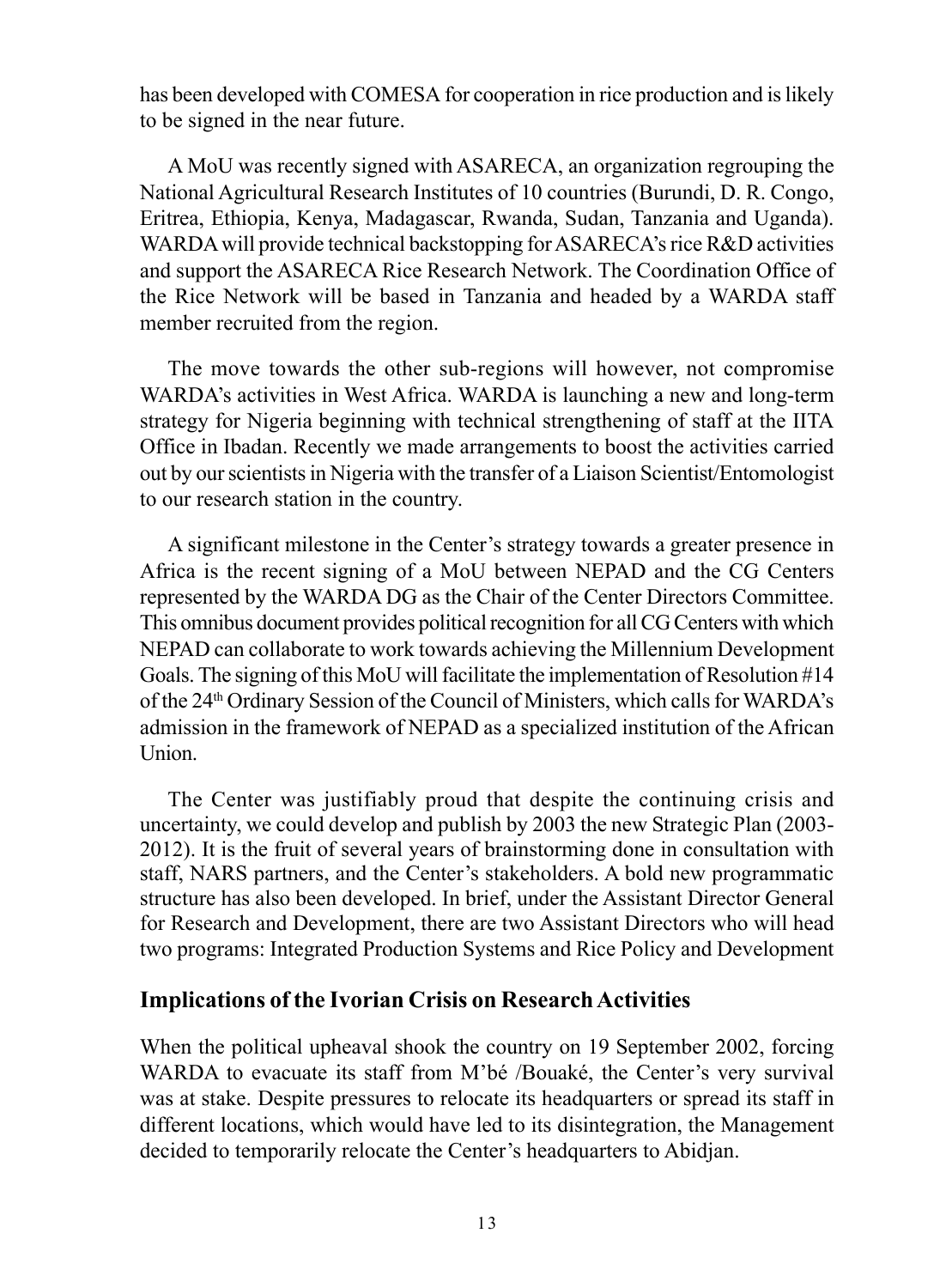By doing this, a strong signal was sent out to its stakeholders that the Center would not abandon its headquarters, in which donors have invested over \$30 million to set up world-class research facilities.

The heroic efforts of a few local staff to save some of the 2002 experiments were invaluable for continuing with the 2003 research work. The temporary relocation of the bulk of research staff to Bamako in January 2003 enabled WARDA's research momentum to be maintained. The Center is grateful for the whole-hearted support of the Government of Mali and the *Institut d'Economie Rurale* (IER), and ICRISAT for this.

High priority was given to store in a safe place the duplicate sets of our valuable germplasm collection and data from the Campus. The activities in WARDAís regional research stations in Senegal and Nigeria as well as those of the networks coordinated by the Center have remained unaffected by the Ivorian crisis. However, the Center lost many valuable opportunities during this crisis period, and is still playing catch up in terms of participation in the first generation of Challenge Programs; there has been a long delay in implementation of some activities, especially in support of NERICA dissemination across Africa.

WARDA investments in Bouaké and M'bé fortunately remain safe and continue to be protected and maintained by staff and Security personnel. The facilities are well-kept thanks to the 70 WARDA staff deployed there last year to carry out maintenance and field work. Several WARDA researchers have also been making regular visits to the Campus from Bamako in connection with their research activities.

The beginning of the peace process in late 2003 gave encouraging signs. The removal of several checkpoints en route to Bouaké, the announcement to re-open schools, the return of restaurants, shops and normal life to Bouaké pointed clearly towards a final resolution of the conflict. WARDA senior management has made several trips to BouakÈ, in addition to regular fortnightly visits by staff since August 2003. In April 2004, prior to the Board Meeting, the Board Chair and Vice-Chair, accompanied by our Host Country Board member also visited Bouaké and the Campus and were quite impressed with the overall condition of the Campus, the dedication of the staff who are working there and the discussions they had with the quadripartite security forces stationed there.

WARDA was so convinced that the return to normalcy was on the horizon that a pre-test team of two WARDA scientists was sent to Bouaké in March 2004 for three weeks with specific terms of reference to report back on the possibilities of a phased return of some WARDA scientists for the 2004 cropping season. The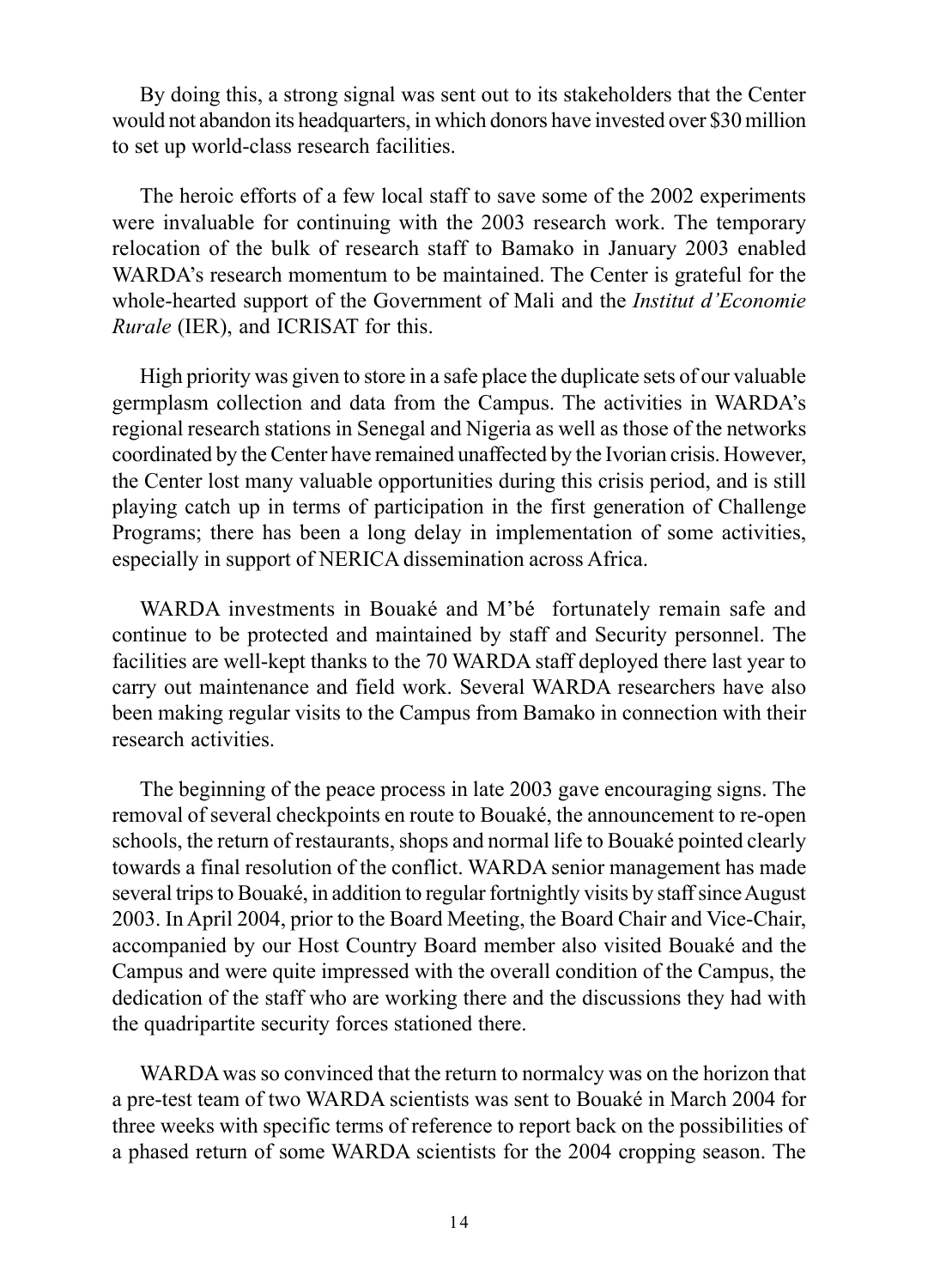team recommended the placement of a core team of scientists to work out of BouakÈ in the immediate term followed by a gradual and phased return in the long term. Their comments have been taken into consideration in the revised return plan.

The most profound and long lasting impact of the crisis on WARDA, apart from the displacement of staff across locations, the continuing uncertainty and long term planning, is that on staff recruitment, retention and the quality of appointments. Since September 2002, 10 internationally recruited staff have resigned from WARDA, the departure of seven of them being directly linked to the Ivorian crisis.

Rapid loss of staff has implications on staff morale, quality of work produced, loss of institutional memory and financial costs and staff time associated with replacement processes. Staff national/regional diversity has also been affected.

To stem this brain drain and provide crisis-related counseling, the Center organized a comprehensive team-building workshop for IRS and senior General Support Staff as recommended by the Board. The exercise has been well appreciated by the staff and the final report will be presented at a concluding workshop in mid-July.

The effect of the crisis on the Center's finances has been overwhelming (i.e., repatriation of staff families, relocation of scientists to Bamako and management to decent offices in Abidjan, purchase of new computers, vehicles and other equipment, meeting added crisis-related personnel costs, the cost of maintaining three campuses). Fortunately, the generous financial and moral backing of many donors and friends of WARDA during the ongoing crisis, principal among which has been the World Bank, has buoyed up the Center.

Other donors have also been very supportive: Norway increased its funding by 40% in 2003, Japan by 20%, the EU provided Core-attributed support for the first time ever in 2003 and Canada more than doubled its funding in 2003. However, restricted projects have been on the decline in recent years.

In April 2003, the WARDA Board of Trustees endorsed WARDA Management's updated Return Plan to Bouaké and M'bé. An advance team composed of IRS volunteers and their current complement of staff will move to Bouaké and M'bé within the next few weeks. With the full deployment of UN peacekeeping forces in BouakÈ and the environs, other staff will be advised of the date of return to Bouaké accordingly. This is expected to occur in batches.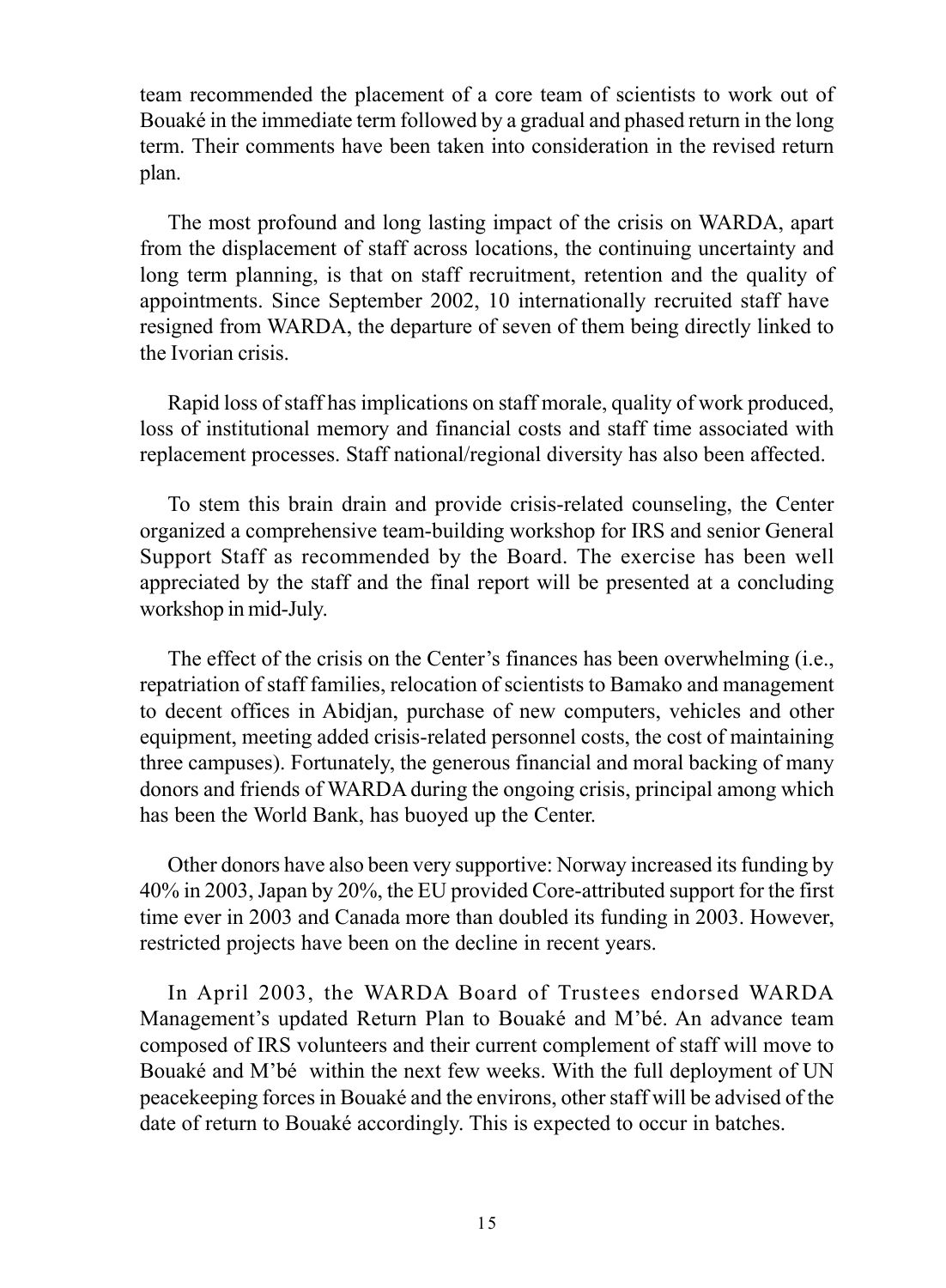<span id="page-20-0"></span>Today, the Africa Rice Center is on the verge of exciting opportunities opened up by several factors:

- $\bullet$  the worldwide recognition of its research products
- $\bullet$  the strong political support for NERICA's dissemination from African leaders
- $\bullet$  the remarkable dedication and resilience of its staff, which has been highly acclaimed by our partners and donors
- the recruitment of a new breed of dynamic researchers and support staff with new ideas and capacities
- the successful expansion of the Center into Central and Eastern Africa,
- $\bullet$  the new research directions, such as a strong focus on lowland rice breeding where we are getting to see extremely promising results, integrated ricevegetable and rice-fish farming, and above all
- $\bullet$  the continuing support of the Council and the NARS experts for the Center's work

We should not lose any time in seizing this tremendous momentum. All this leads me to strongly believe that we are on the right path to several more breakthroughs like the NERICAs, which will contribute to the fulfillment of the vision of NEPAD and the Millennium Development Goals.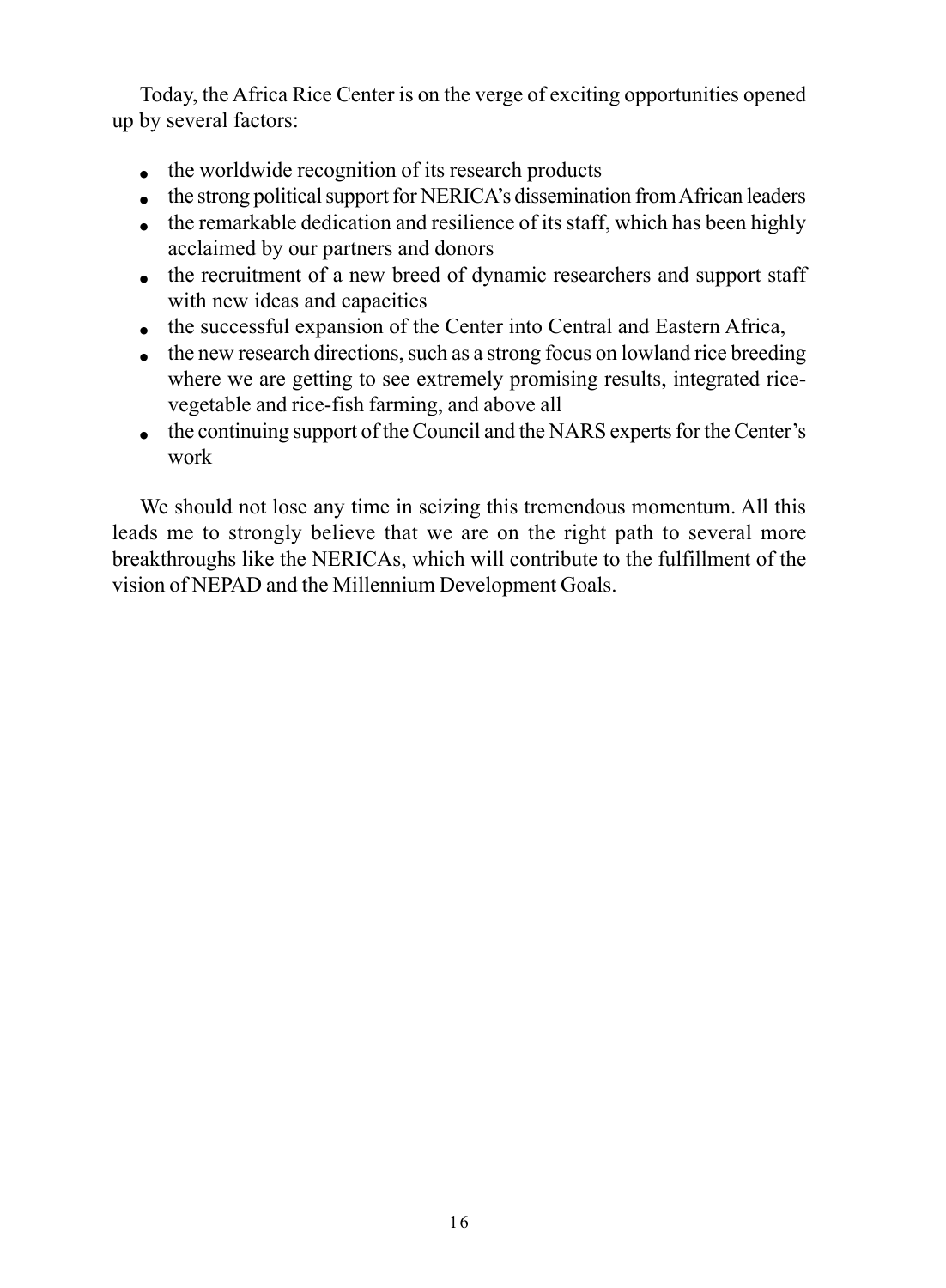# **Appendix B**

### **Moving forward with programmatic changes**

<span id="page-21-0"></span>In line with the vision outlined in the 2003-2012 Strategic Plan, the Africa Rice Center Board of Trustees has agreed a reorganization of the Center's core research areas to focus on the two major challenges highlighted in the Strategic Plan:

- 1. Integrated Rice Production Systems
- 2. Rice Policy and Development

This represents a move away from the three research programs, with 14 projects, that operated until the end of 2004 to two programs, with a total of eight highly-focused projects. Each of the two programs will be headed by an Assistant Director under the supervision of the Assistant Director General, Research and Development. Scientists will work in both disciplinary and multi-discipline teams. This will allow better collaboration within programs and between scientists, as well as providing the opportunity for WARDA to better interact with its partners.

### **1. Integrated Rice Production Systems**

Activities under this program will seek to:

- ! Improve resource use efficiency for more productive, profitable, and socioeconomically viable rice production systems in sub-Saharan Africa (SSA)
- ! Develop stress-tolerant rice varieties and agronomic practices that best fit or better optimize existing production systems in SSA and are acceptable to both producers and consumers

The four projects included in this program are:

- 1. Enhancing productivity and stability of upland rice-based systems
- 2. Sustainable intensification of lowland rice-based systems for enhanced livelihoods
- 3. Enhancing the performance of irrigated rice-based systems in Africa
- 4. Integrated management of drought in rainfed rice ecosystems in Africa

### **2. Rice Policy and Development**

The thrust of this program is to:

! Build strategies for competitive rice sector development in SSA through a better understanding of rice policy and market dynamics and a systematic assessment of impacts of technical and institutional changes within the rice sector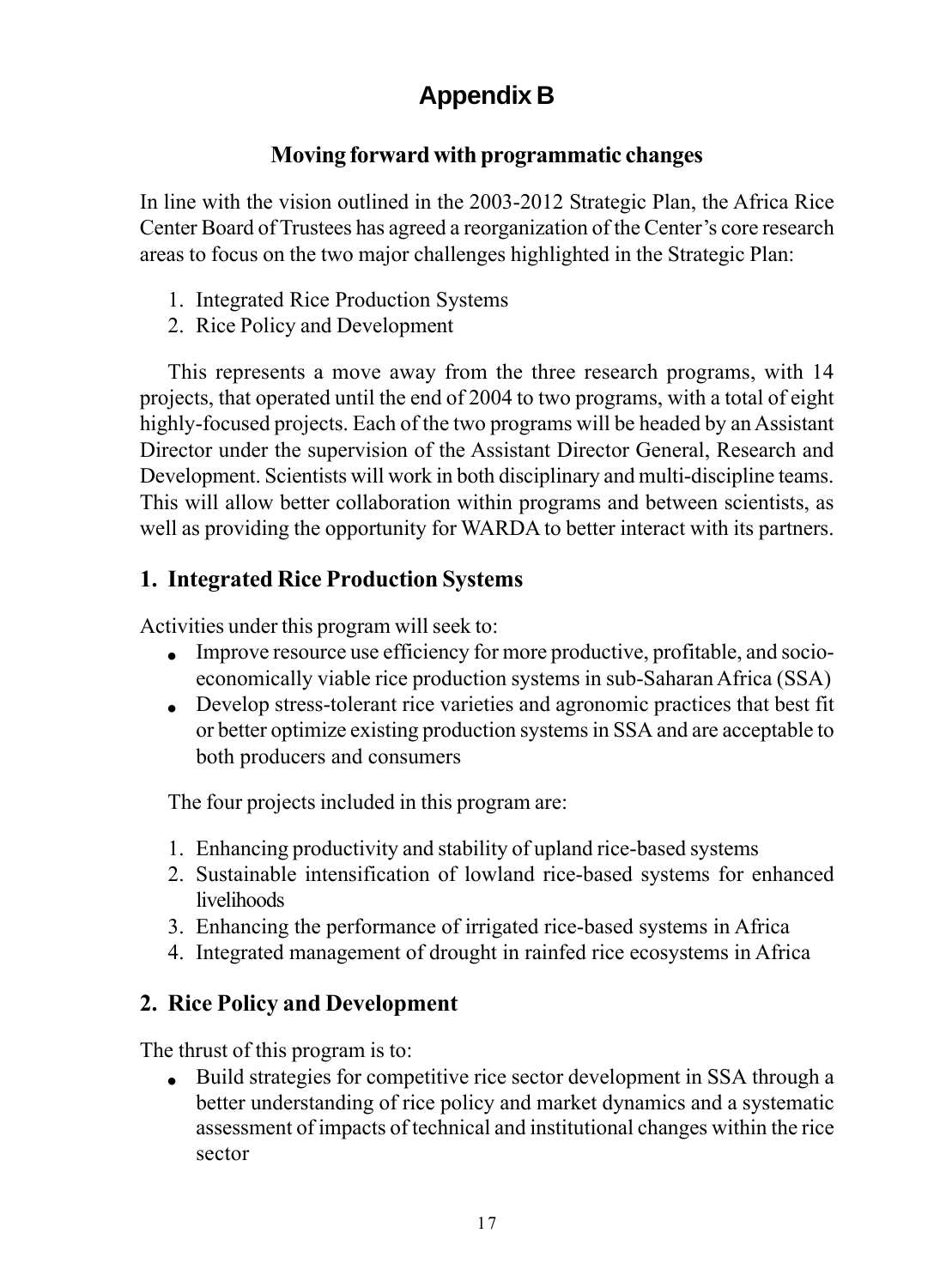- <span id="page-22-0"></span>! Enhance the institutional capacity of national agricultural research and extension systems (NARES) by extending the highly successful network model to other rice-producing areas of Africa
- ! Mitigate the effects of environmental disasters and pandemic diseases on rice-based livelihoods by providing information, technology, and support

The four projects included in this program are:

- 5. Rice policy and technology impact on food security and poverty reduction
- 6. Mitigating human and environmental effects on rice-based livelihoods
- 7. The consortium for the sustainable development of inland valley agroecosystems in sub-Saharan Africa (IVC)
- 8. Partnership through networks

As part of its new research agenda, the Center will reach out beyond its traditional partners to ensure that its knowledge and technologies are relevant and accessible to a broader range of actors interested in rice development in Africa; ranging from international development banks and bilateral agencies, through government and research institutions to local NGOs and the private sector.

### **Principal activities in 2003**

The small amount of genetic material retrieved from  $M'$  bé in 2002 was multiplied in Mali during 2003. For lowland rice, this meant the re-initiation of 2002 crosses to develop lines with multiple stress resistance to rice yellow mottle virus (RYMV), African rice gall midge (AFRGM) and iron (Fe) toxicity. For upland rice, crossing was initiated between elite *Oryza sativa* lines/interspecific lines and *Oryza glaberrima* accessions identified as drought resistant by IER, Mali.

Breeding material under test in Nigeria and at sites in southern Côte d'Ivoire were unaffected by the Ivorian crisis. Breeders' lines for rainfed upland, rainfed lowland and irrigated lowland rice were evaluated in Nigeria, and gall midge studies were also carried out there. Participatory variety selection (PVS) trials were carried out there for NERICAs and for elite lowland rice varieties. Seed multiplication in preparation for PVS-extension was carried out at six sites in Nigeria.

In biotechnology, WARDA developed a mapping population of 148 lines between *O. glaberrima* × *O. sativa*, which has been phenotyped for useful traits such as early vigor, panicle length, tiller number, plant height and number of grains per panicle. Seventy NERICA lines have been characterized with molecular markers, and 10 promising NERICAs selected to develop near-isogenic lines.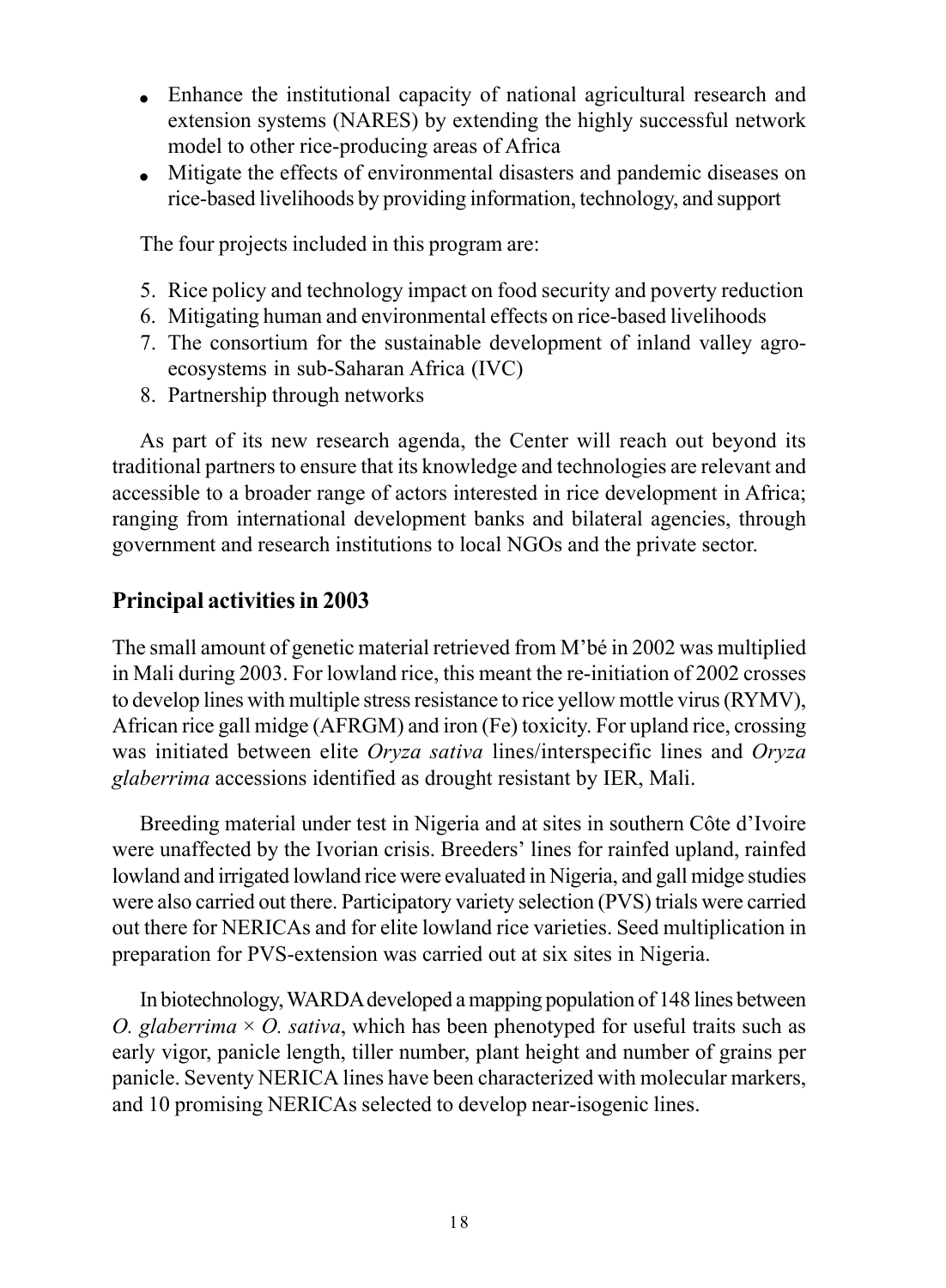<span id="page-23-0"></span>Further work was carried out on the identification of new strains and hosts for RYMV, while rice blast 'hot spots' were identified for further screening work for durable resistance. Blast isolates were collected in several countries.

The response of lowland rice varieties to Mali rock phosphate (P) was investigated, as was the use of rock phosphate to minimize iron toxicity effects on rice production. Work was carried out on the stabilization of upland rice systems under shortened fallow, and the response of upland rice cultivars to rock P was investigated in the humid forest zone of Côte d'Ivoire. Characterization of soil nutrients deficiency was carried out in upland and lowland ecologies in Mali.

Collaboration between WARDA and the Asian Vegetable Research and Development Center (AVDRC) began with a planning workshop at which eight countries were represented. The species of regional priority were agreed to be tomato, onion, red pepper, okra and cabbage, and multilocation trials are being held in nine countries with at least two of the priority crops in each country.

Under the former Program 2, breeding for high rice grain quality was undertaken in Senegal, and WARDA collaborated with Sasakawa-Global 2000 on assessment of protein and amino acid contents in NERICAs grown in Guinea. Further research at WARDAís Sahel Station identified significant scope for improving the performance of irrigated rice production through better water management and control, and more efficient use of urea, herbicides and labor.

The ASI mobile thresher-cleaner was introduced and developed in 2003 in further countries, including Côte d'Ivoire, Mali and Mauritania. Training has been given to Burkina Faso and Ghana where similar threshers are now being developed.

In Program 3, impact assessments were made for the diffusion and adoption rates of NERICAs in Côte d'Ivoire and Guinea. The adoption rate in Guinea has been much the higher, and it is estimated that 58,000 ha of NERICAs were planted there in 2003. Studies were made of the impact of trade liberalization on the rice sector in Côte d'Ivoire, and in Nigeria on consumer criteria for selecting rice.

Phase 1 of the PADS (Participatory Adaptation and Diffusion of Technologies for Rice-based Systems) project was completed and Phase 2 is being implemented in Côte d'Ivoire, Guinea, Gambia and Ghana, focusing on inland valley production systems. The inland valley consortium also tested the PLAR-ICM (participatory learning and action research for integrated crop management) from PADS Phase 2 in Benin, Burkina Faso, Côte d'Ivoire, Ghana, Guinea, Mali, Nigeria and Togo.

Demand for breeders'/foundation seed remained high, with supplies sent to eight countries, and requests made from a further five in eastern and southern Africa.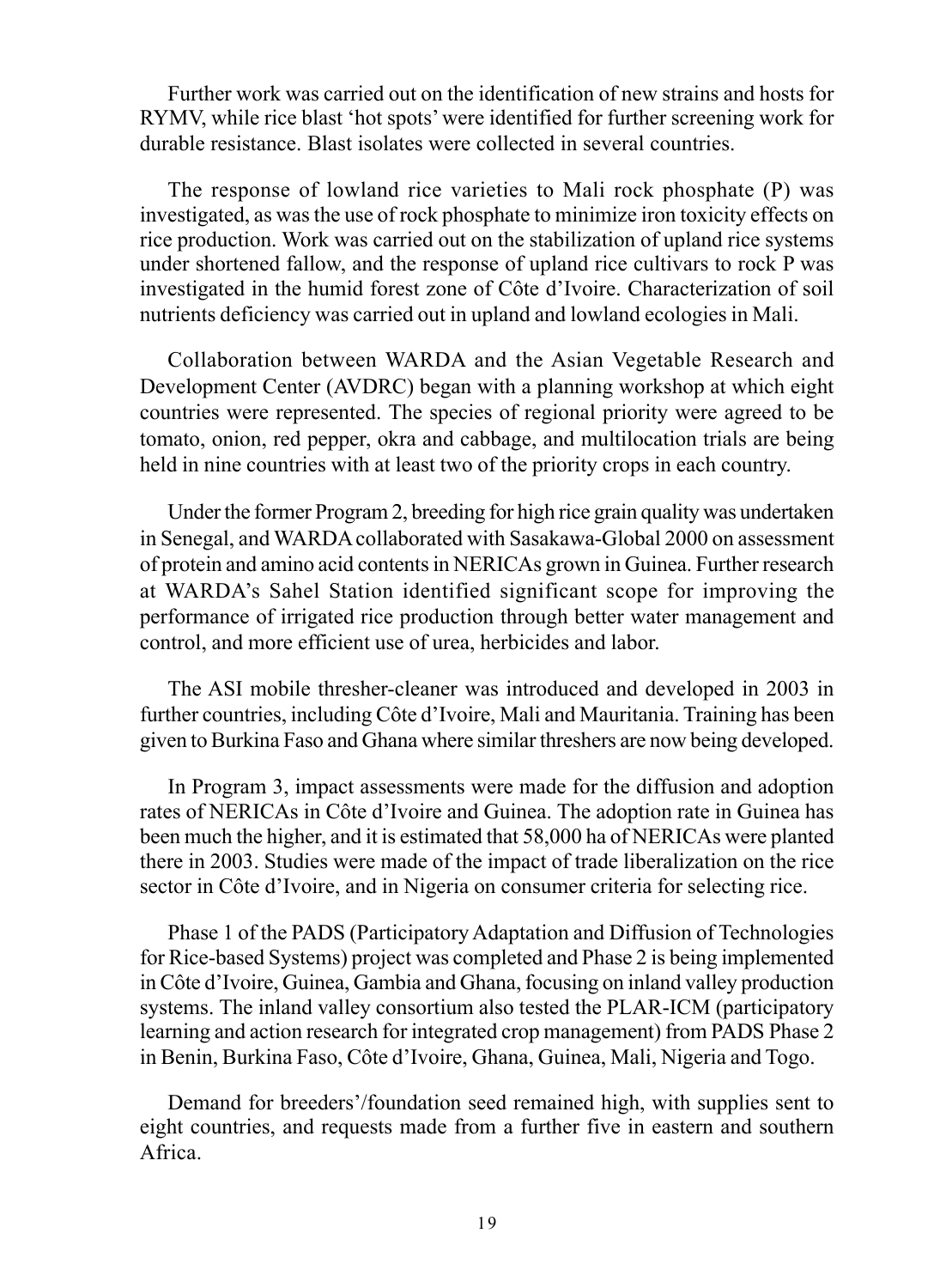# **Appendix C**

### **CGIAR reform in sub-Saharan Africa**

### **Statement by Africa Rice Center DG**

Attaining the complex goals of the CGIAR system will only be possible if Centers collaborate more, and more effectively. The real world challenges driving the Centers closer together are those of achieving poverty alleviation and rural development, and a sober analysis of deficiencies in the existing collaborative relationships which must be addressed if viable, ongoing dynamic cooperation is to be achieved. Centers are also very mindful of the need to meet donor requirements for economy and system-wide response on a variety of issues.

As the key research and delivery mechanisms of the CGIAR system, Centers have evolved beyond successes with specific crops to encompass a range of profound and complex development and technological issues, including poverty alleviation, food security, environmental protection and biodiversity. These cannot be achieved by a single Center and require complex partnerships with each other and with an increasingly large and diverse range of partners.

This global discussion on the future and reorganization of the CGIAR is also focusing on sub-Saharan Africa. The Challenge Program for SSA is subtitled ëBuilding sustainable livelihoods through integrated agricultural research for development: Securing the future for Africa's children, and is unusual in being led by FARA (Forum for Agricultural Research in Africa).

Recognizing the value of integration, the CGIAR has appointed two task forces to consider different elements of potential reorganization of CGIAR activities in SSA. One task force will consider program alignment and the second will assess structural options and organizational alignment.

Programmatically, the urgency is in Africa. New collective actions are beginning immediately with pilot consolidated sub-regional efforts in Eastern Africa with ASARECA (Association for Strengthening Agricultural Research in Eastern and Central Africa ), followed by other sub-regions. The pilots will align Centersí representation, partnerships, programs and operational support at the sub-regional level. It will be a collaboration between ASARECA, FARA, national research systems, civil society, regional, sub-regional bodies and international bodies and investors as appropriate. A strategy process will be launched in 2005 for developing a coordinated sub-Saharan Africa, capacity-building plan for national agricultural research and extension system partners, largely implemented at sub-regional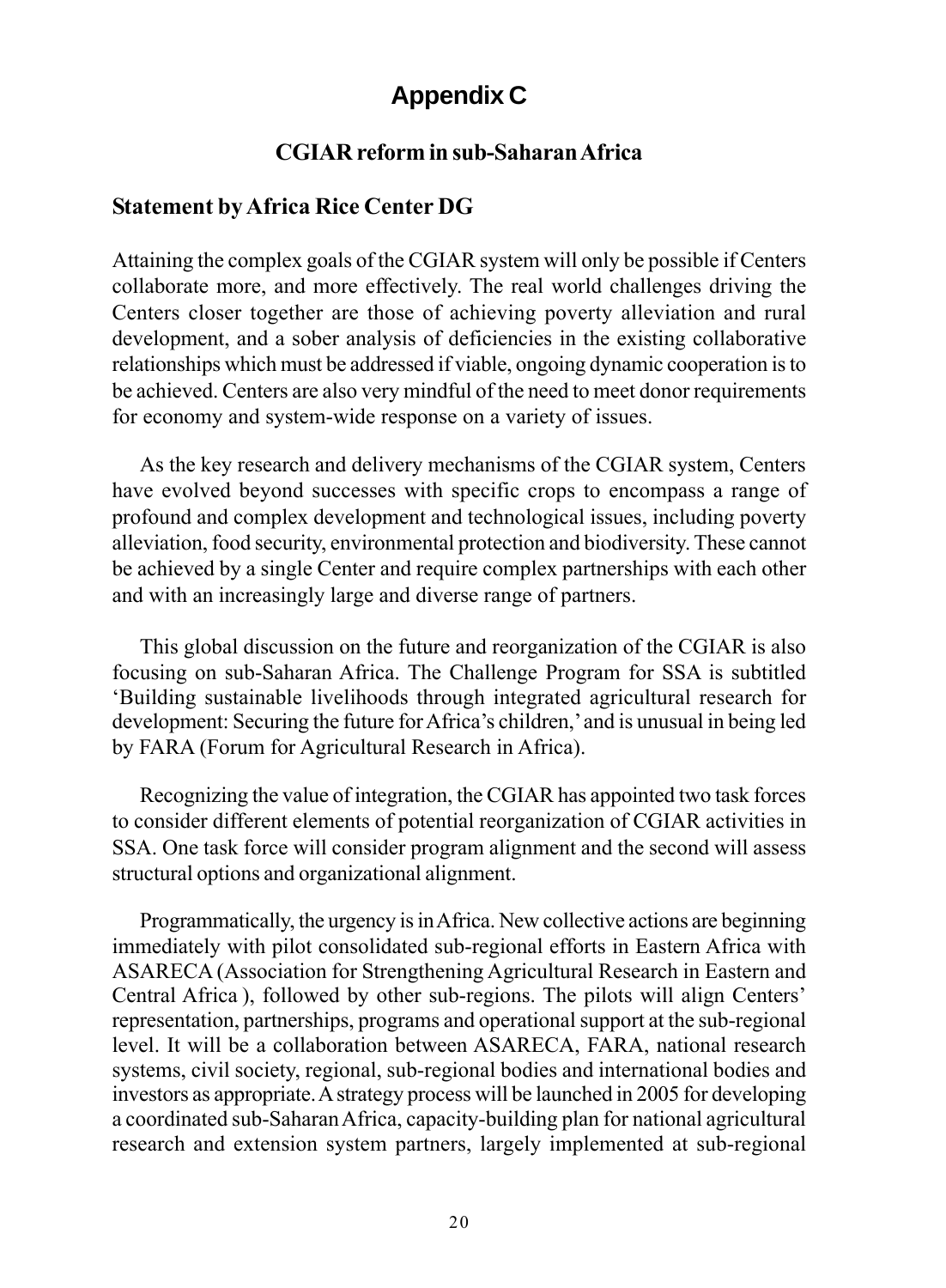<span id="page-25-0"></span>organization level in sub-Saharan Africa. Working with the two System Task Forces, solutions will be found to the current managerial burdens at the national level.

WARDA's relocation to Abidjan and Bamako because of the Ivorian crisis posed a number of questions about the Center's continued existence if it did not return to its designated headquarters' site at  $M<sup>3</sup>$ bé in the near future. The return plan that has now been approved by the Board of Trustees and is being put into action is the only viable option for WARDA, which might otherwise risk becoming a program within the structure of another CGIAR Center.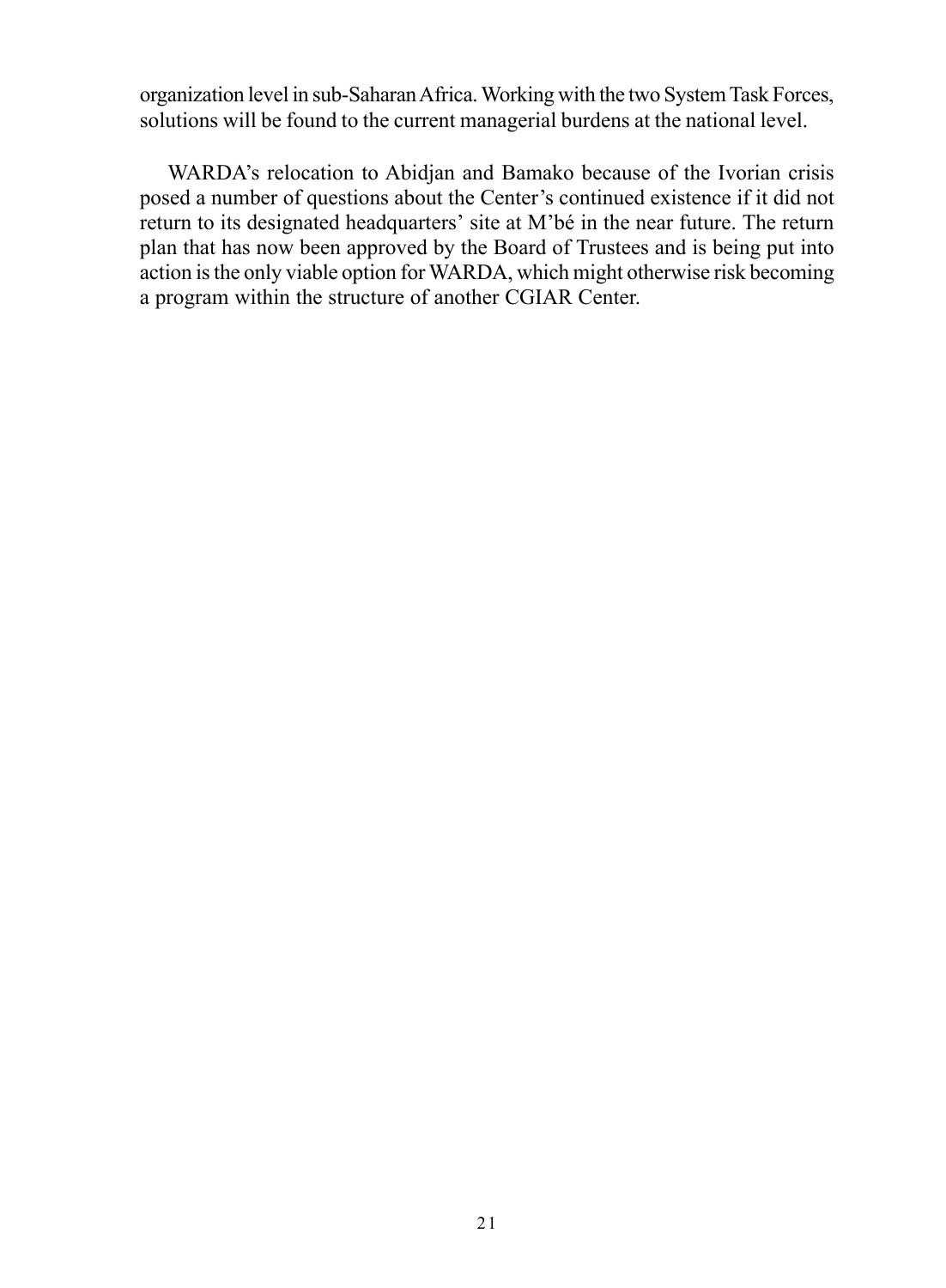# **Appendix D**

### **Actions taken after COM 2003**

The 24th ordinary session of the Council of Ministers was held in Cotonou, Benin, on 19 September 2003 and adopted a number of resolutions for implementation by the Africa Rice Center (WARDA) and by Member States. These were:

- ! five resolutions of support, gratitude or congratulations to:
	- Africa Rice Center Board of Trustees, the Director General and staff
	- The COM 2003 host, the Government of Benin
	- World Bank for its support of WARDA
	- Côte d'Ivoire as host country for the Center
	- WARDA Director General
- $\bullet$  six resolutions since acted upon by WARDA
	- change of designation to Africa Rice Center (WARDA)
	- decision to maintain WARDA headquarters in Côte d'Ivoire
	- finalization of the Strategic Plan 2003-2012
	- change of designation for ARI and ROCARIZ management committees to be known henceforth as 'steering committees'
	- creation of a WARDA strategy for assisting Member States on emerging issues, including biotechnology and biosafety, and on intellectual property rights (IPR) in the sub-region
	- increasing the value of WARDA's achievements within the framework of NEPAD
- four resolutions for action by Member States
	- harmonization of activities carried out in the framework of initiatives on rice
	- promotion of the use of local rice, and steps to improve its productivity and quality
	- ensure the availability and accessibility of quality seeds
	- payment of contributions to WARDA by Member States
- one statutory resolution
	- the Minister of Secondary and Higher Education and Scientific Research of Burkina Faso to assume the Chairmanship of the Council of Ministers and to host its next session; the appointment of Ghana and Mauritania as Rapporteurs

With reference to the resolutions, the Africa Rice Center (WARDA) will be fully operational once again from its headquarters at  $M'$ bé near Bouaké from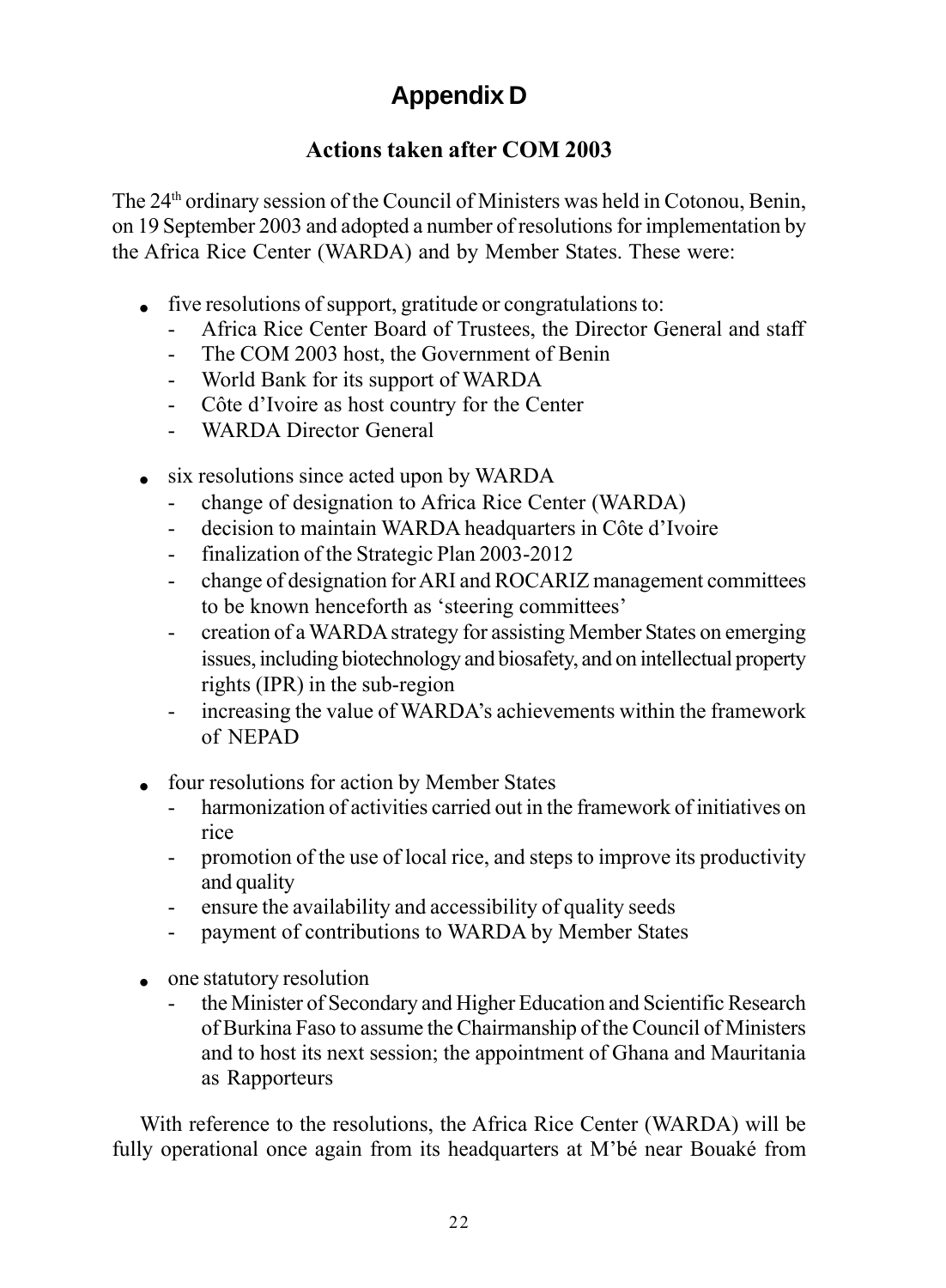<span id="page-27-0"></span>1 January 2005. The Strategic Plan 2003-2012 was finalized in December 2003, and the management committees of both ROCARIZ and ARI have now been reconstituted as steering committees for these networks. The Africa Rice Center is developing NARS capacity in biosafety and in undertaking biotechnology research, as well as on issues of intellectual property rights.

The Director General has consulted with the Chairman of the NEC to put together a dossier showing how WARDA could be recognized as a specialized institution by the African Union, and is working with the NEPAD Secretariat on a concept note to support the dissemination of NERICA throughout sub-Saharan Africa.

Three Member States paid their dues in 2003 and one in 2004. These were Benin, The Gambia, Mali and Nigeria.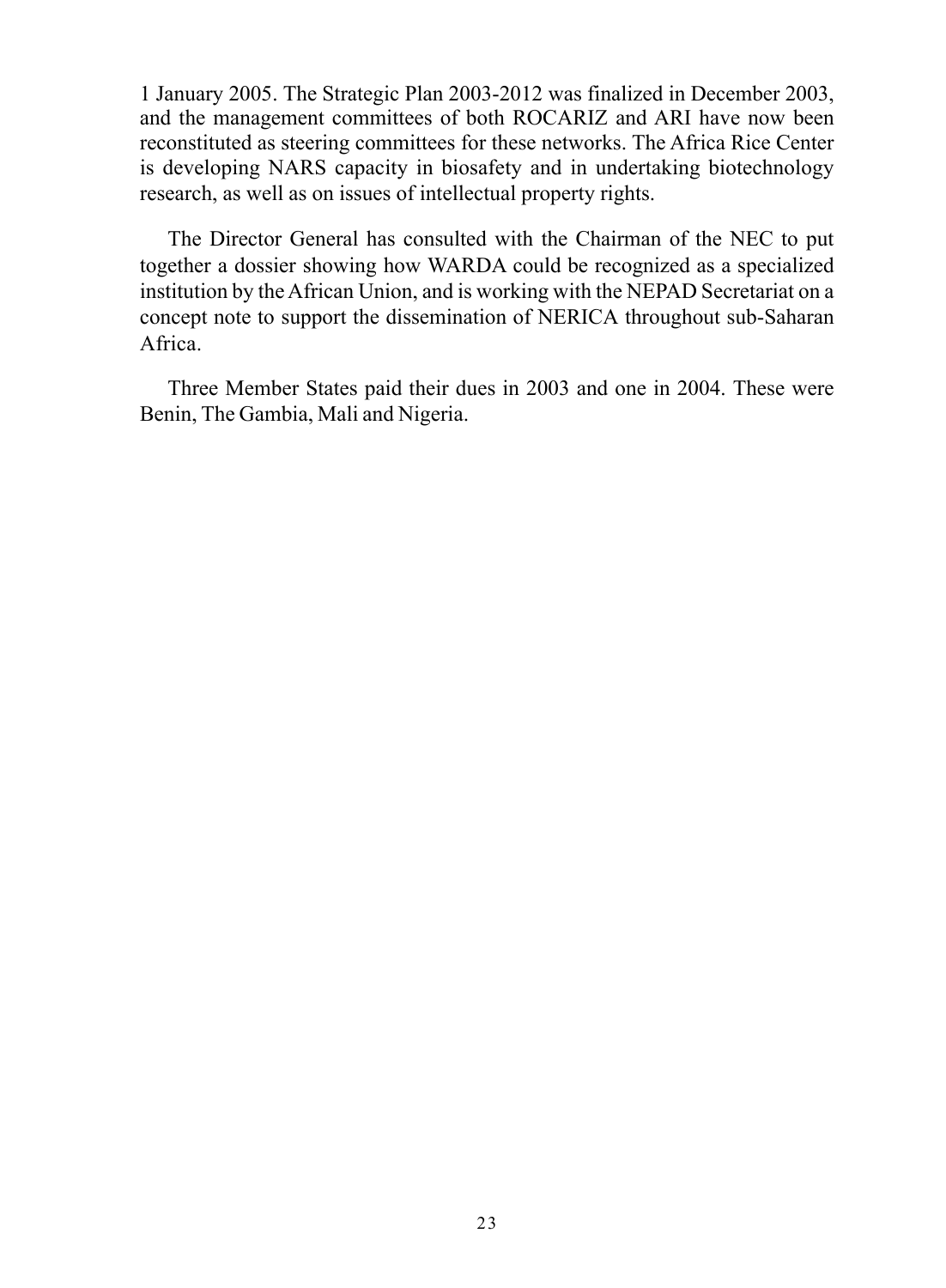## **Appendix E**

### **Biotechnology and Rice**

As well as being a major food crop of worldwide importance, rice is a model plant for genomic research, having a relatively small and well-mapped genome and a low level of repetitive sequences. The African cultivated rice species *Oryza glaberrima* has a number of advantages that can be exploited for the African environment through the use of biotechnology techniques. These advantages include a natural resistance to pests and diseases such as African rice gall midge (AfRGM), nematodes and rice yellow mottle virus (RYMV). It is adapted to poor soil environments and has tolerance to drought and other stresses, including iron and other toxicities. Conversely, *O. glaberrima* is low yielding and prone to lodging.

WARDA's aim, through its biotechnology research, is to improve yields of *O*. *glaberrima* in all rice-growing ecologies through introducing sustainable resistances to biotic stresses in all ecologies and better tolerance to drought under rainfed conditions, while overcoming the high sterility in  $F_1$  crosses of *O. glaberrima* with *Oryza sativa*. A number of ways of exploiting the genetic potential of *O. glaberrima* are being used, including embryo rescue, anther culture and other genetic engineering techniques.

Anther culture and embryo rescue has overcome the reproductive barrier between cultivated interspecific crosses to gain access to valuable traits and allow the creation of doubled haploid (DH) lines. The DH populations allow the use of all the genetic polymorphism.

WARDA has identified genetic markers that show the location of valuable resistances so they can be used to develop improved varieties more quickly than was previously possible. A mapping population of 148 interspecific lines between *O. glaberrima* × *O. sativa* has been developed and phenotyped for useful traits such as early vigor, panicle length, tiller number, plant height and number of grains per panicle. The population has been genotyped using DNA markers for QTL identification.

Introgression of *O. glaberrima* in NERICA lines is also being monitored. This shows *O. sativa* alleles around 86%, with *O. glaberrima* alleles at 12%, and the level of heterozygotes to be around 1.5%. The level of *O. glaberrima* introgress segments is just 15cM and work continues to identify genes, particularly for early vigor, associated with these introgress segments. Near-isogenic lines, each with one introgressed segment, are being developed for NERICAs using backcross assisted markers, and  $F_1$  hybrids and  $BC_1F_1$  seed have been obtained. Ten promising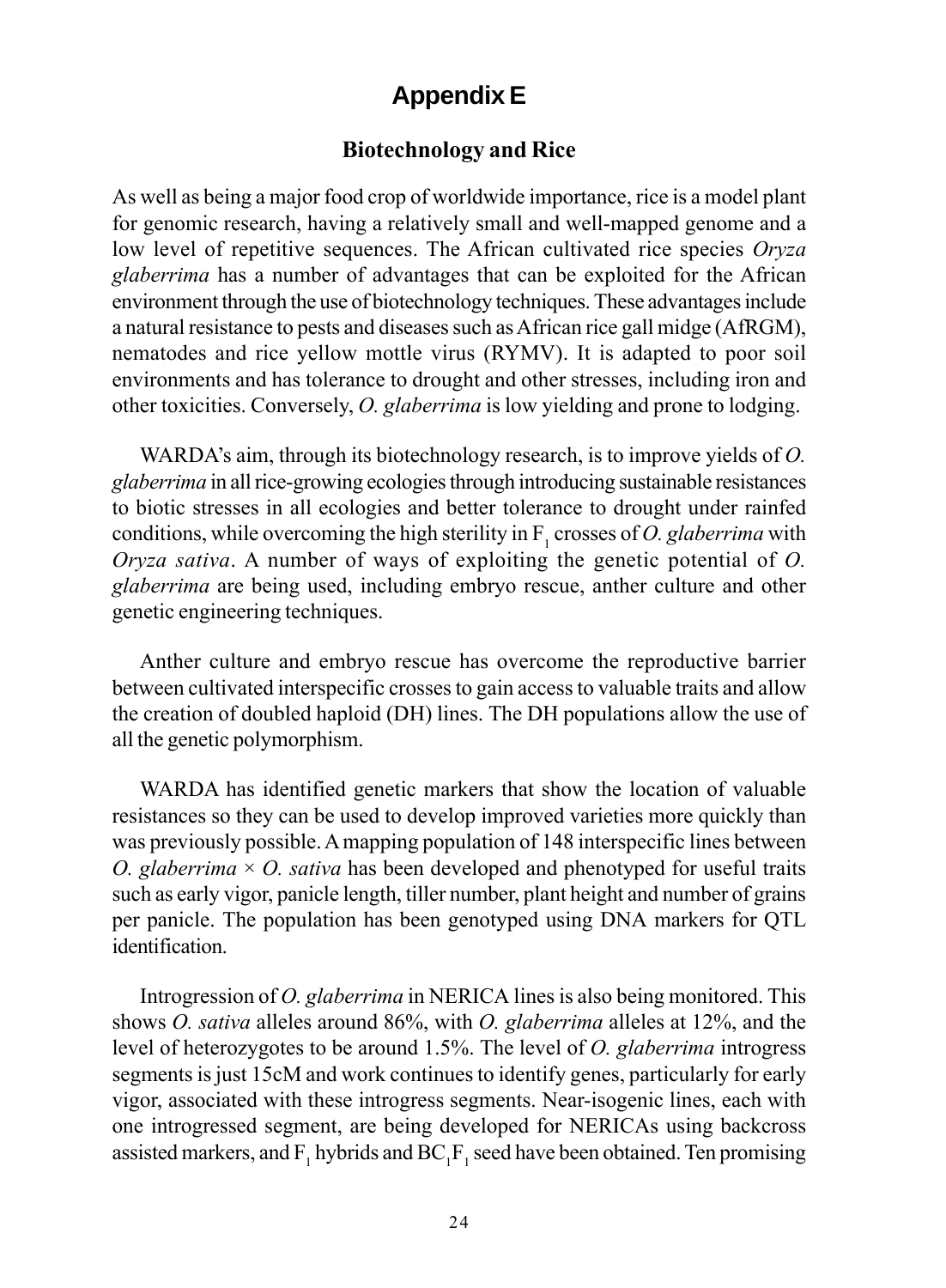<span id="page-29-0"></span>NERICAs from 70 have been selected for plant height, early vigor, tiller number, panicle length, non-parental allele and *O. glaberrima* allele, and used to develop near-isogenic lines.

Collaboration between WARDA and the John Innes Centre in the UK has produced transgenic rice plants with resistance to rice yellow mottle virus and to nematodes. WARDA's internal safety committee is developing internal regulations to ensure that the products of research conducted are not harmful to health or the environment, and meet international biosafety standards. For instance, a number of precautions will ensure the security of the planned transgenic greenhouse, including the use of microbiological filters designed to prevent the entry of pests or diseases, and prevent the escape of pollen from transgenic plants. All incoming supplies and materials will be sterilized, and staff access to the room limited and requiring the use of specific clothing as well as strict observation of hygiene.

The Center will not, however, introduce transgenic rice plants into any country that has not legislated to produce a biosafety protocol. WARDA will continue to work with NARS to enable them to introduce biosafety regulations. The NARS are being trained on molecular and anther culture and it is anticipated that a Biotechnology Network will be established. Breeding activities to develop new genetic material will be supported by continued investment in capacity and facilities for the conservation and management of genetic resources, as well as the continued use of a range of biotechnology tools, including tissue culture, gene mapping and marker-assisted selection.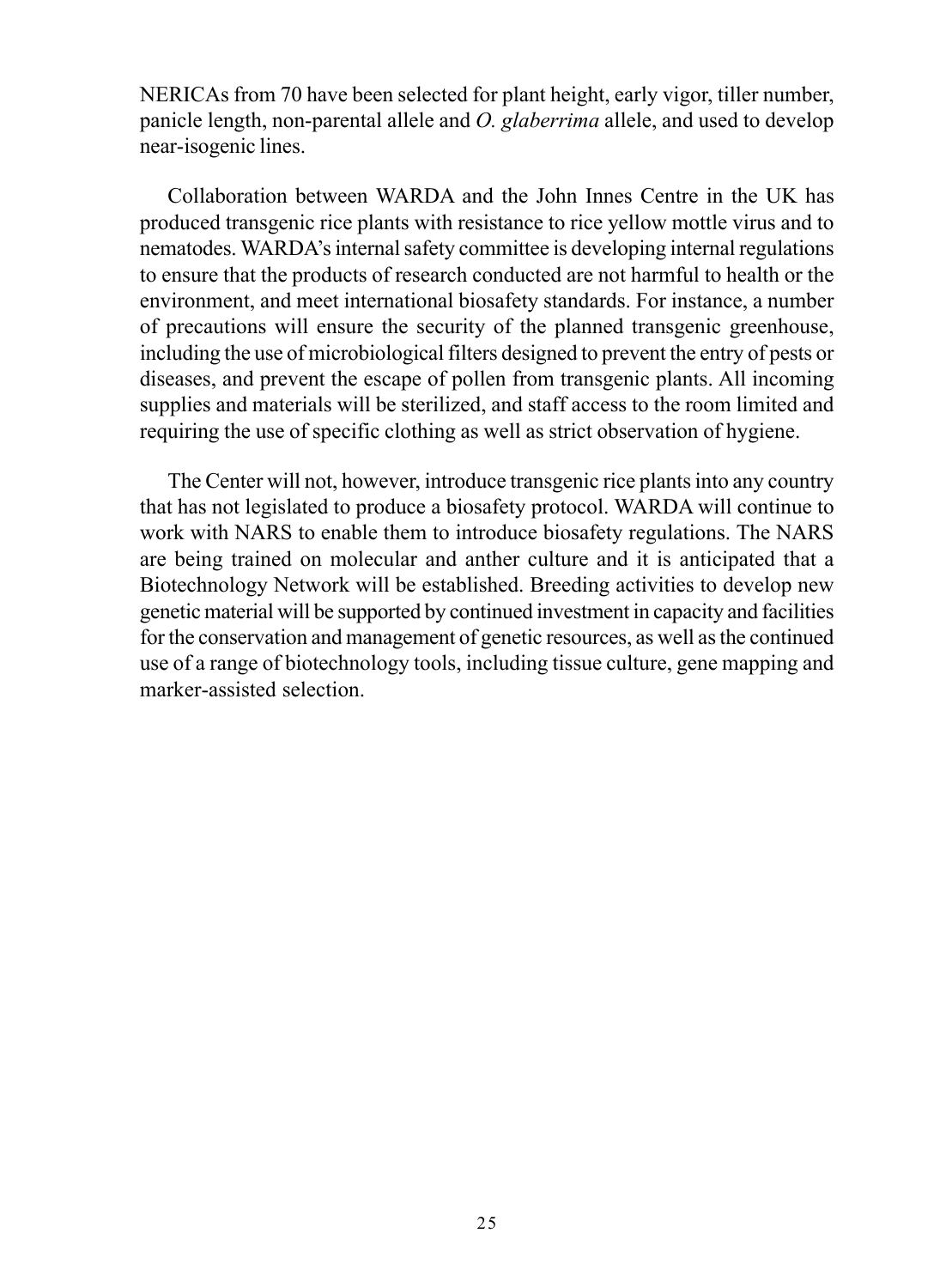# **Appendix F**

## **Agenda and Program of Work**

### **24 June 2004**

### **Plenary Session: Opening**

| 14h00-14h30       | Arrival and Registration                                                                                                                 |
|-------------------|------------------------------------------------------------------------------------------------------------------------------------------|
| 14h30-14h40       | Welcome Address by Kanayo F. Nwanze, DG, WARDA                                                                                           |
| 14h40-14h50       | Welcome Address by Hamidou Boly, Director, INERA and Chairman<br>of the Experts Committee                                                |
| 14h50-15h00       | Opening Address by the Minister of Scientific Research                                                                                   |
| 15h00-15h05       | Group Photo                                                                                                                              |
| <b>Session I</b>  | <b>Overview</b>                                                                                                                          |
| 15h05-15h10       | Introduction of New Directors General                                                                                                    |
| 15h10-15h20       | Adoption of the Agenda and Work Schedule, and Election of<br><b>Chairs and Rapporteurs</b>                                               |
| 15h20-15h35       | The 24 <sup>th</sup> Council of Ministers: Conclusions and Recommendations                                                               |
| 15h35-15h55       | Director General's Report (2002-2004)                                                                                                    |
| 15h55-16h25       | Discussion                                                                                                                               |
| 16h25-16h50       | Coffee break                                                                                                                             |
| <b>Session II</b> | <b>WARDA Research and Development Programs</b>                                                                                           |
| 16h50-17h10       | New Programmatic Structure and Progress since the Last Meeting<br>(Shellemiah Keya, Asst. Director General, Research and<br>Development) |
| 17h10-17h30       | Highlights from the Strategic Plan, 2003-2012 (Kouamé Miézan,<br>Coordinator, Sahel Station)                                             |
| 17h30-17h50       | Medium Term Plan, 2005-2007 (Ousmane Youm, Assistant Director,<br>Research and Development)                                              |
| 17h50-18h15       | Discussion                                                                                                                               |
| 18h15             | End of Day 1                                                                                                                             |
| 20h00             | Official Cocktail/Dinner                                                                                                                 |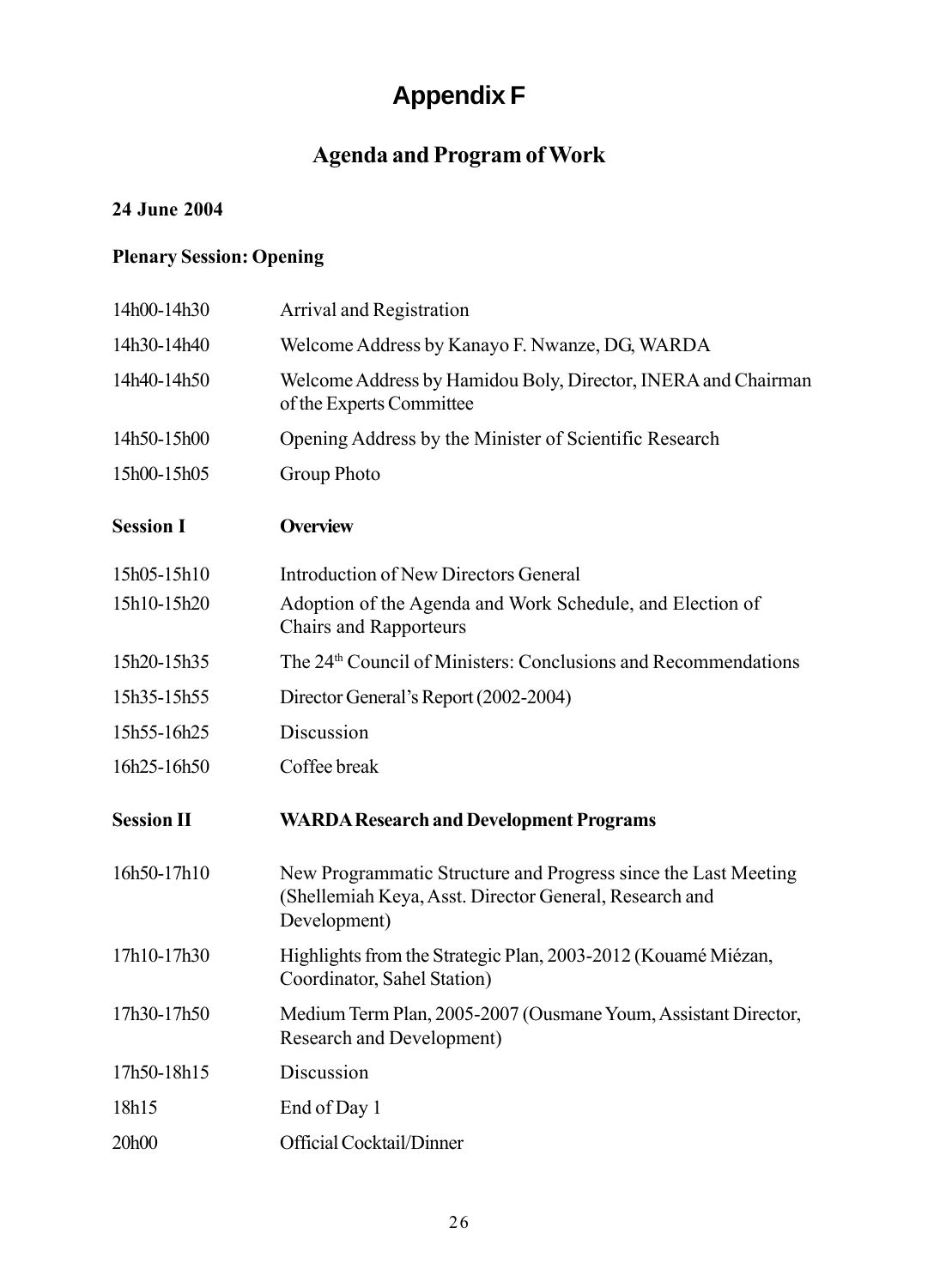### **25 June 2004**

### **The Rice Day Celebration**

| Field visit by NARS Participants<br>07h30 – 10h30 |  |
|---------------------------------------------------|--|
|---------------------------------------------------|--|

### **Inauguration**

| Parade by Rice Farmers                                        |
|---------------------------------------------------------------|
| Welcome Address by the Mayor of Yamoussoukro                  |
| Address by the Governor of the District of Yamoussoukro       |
| Welcome Address by the WARDA Director General/Board<br>Member |
| Address by the Japanese Ambassador to Côte d'Ivoire           |
| Opening Address by the Minister for Agriculture               |
|                                                               |

### **First Part of the Celebration**

| 11h50-12h30 | Visit of the Exhibits                    |
|-------------|------------------------------------------|
| 12h30-13h00 | <b>Refreshments</b>                      |
| 13h00       | End of the First Part of the Celebration |
| 13h00-14h30 | Lunch on Invitation                      |

### **Second Part of the Celebration**

| 14h30-16h30 | Round Table on Rice Policy in Africa, preceded by short<br>presentations                         |
|-------------|--------------------------------------------------------------------------------------------------|
|             | International Year of Rice (Gouantoueu Guei, Head of Genetic<br>$\bullet$<br>Resources)          |
|             | Putting NERICA on the Market: Policy Issues (Patrick)<br>$\bullet$<br>Kormawa, Policy Economist) |
| 16h30-17h30 | NERICA Cooking Contest - Selection and Prize Distribution                                        |
| 17h30       | End of The Rice Day Celebration                                                                  |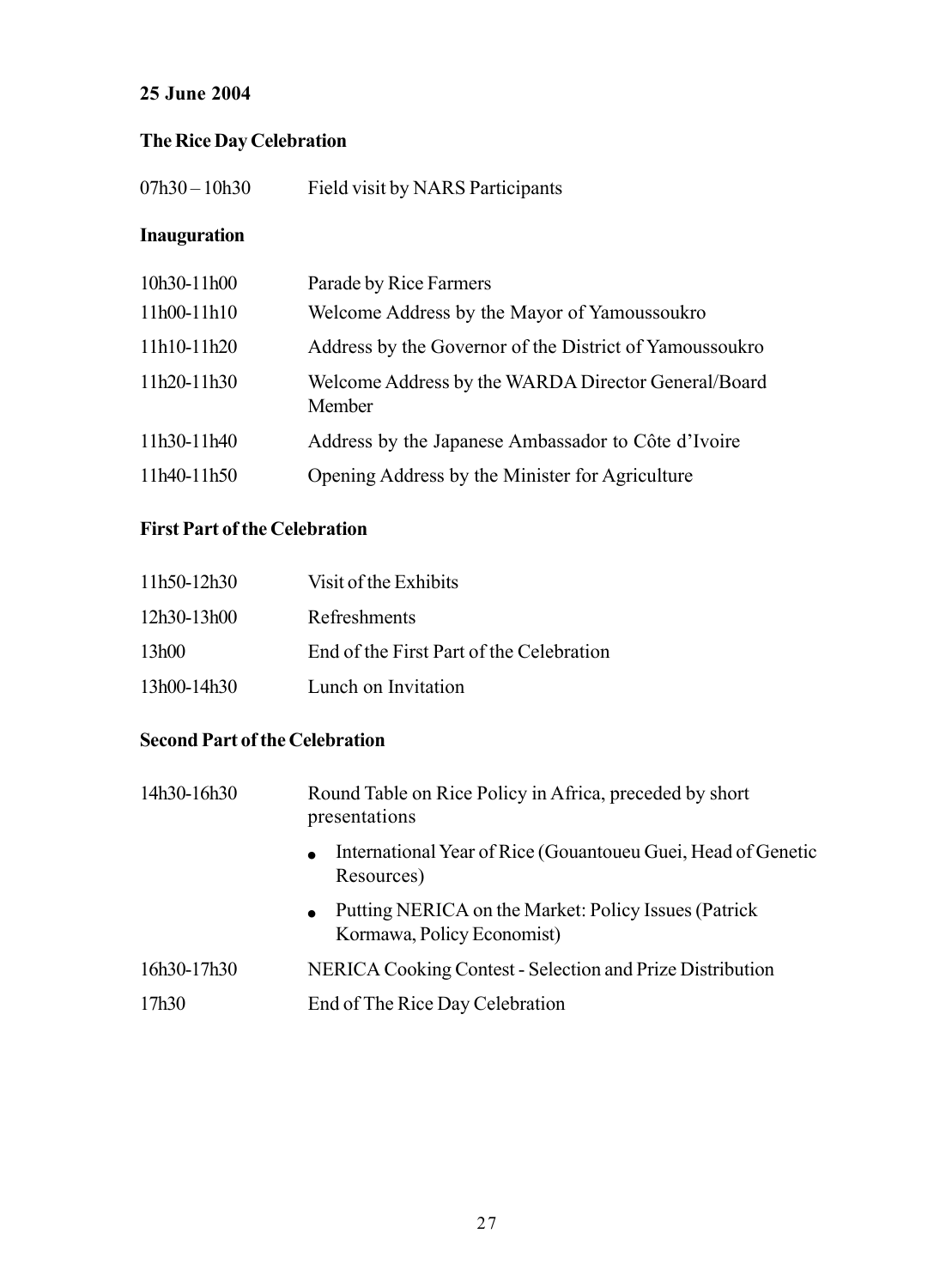### **26 June 2004**

| <b>Session I</b>  | <b>WARDA-NARS Partnership</b>                                                                                  |
|-------------------|----------------------------------------------------------------------------------------------------------------|
| 08h00-08h15       | WARDA-NARS Partnership – Facts and Figures (Samuel Bruce-<br>Oliver, Executive Officer)                        |
| 08h15-09h15       | <b>Reports from Networks</b>                                                                                   |
|                   | INGER-Africa (Gouantoueu Guei, Coordinator and Head of<br>Genetic Resources Unit)                              |
|                   | ARI (Inoussa Akintayo, Coordinator)                                                                            |
|                   | IVC (Philippe Morant, Coordinator and Paul Kiepe, Scientific<br>Coordinator)                                   |
|                   | ROCARIZ (Sidi Sanyang, Coordinator)                                                                            |
| 09h15-09h45       | Discussion                                                                                                     |
| 09h45-10h15       | Coffee Break                                                                                                   |
| <b>Session II</b> | <b>Presentation on Strategic Issues</b>                                                                        |
| 10h15-10h45       | CGIAR Reform in sub-Saharan Africa: Implications of the Ivorian<br>crisis (Kanayo F. Nwanze, Director General) |
| 10h45-11h00       | Rice Research and Development in Eastern and Southern Africa:<br>Strategy and Outlook (Sasakawa-Global 2000)   |
| 11h00-11h15       | Rice Biotechnology and GMOs (Marie-Noelle Ndjiondjop,<br>Molecular Biologist)                                  |
| 11h15-12h00       | Discussion                                                                                                     |
| 12h00             | Lunch Break                                                                                                    |

### **Closing Session**

| 15h00-15h30 | Presentation of Synthesis Report |
|-------------|----------------------------------|
| 15h30-16h00 | Closing Remarks                  |
| 16h00       | Departure                        |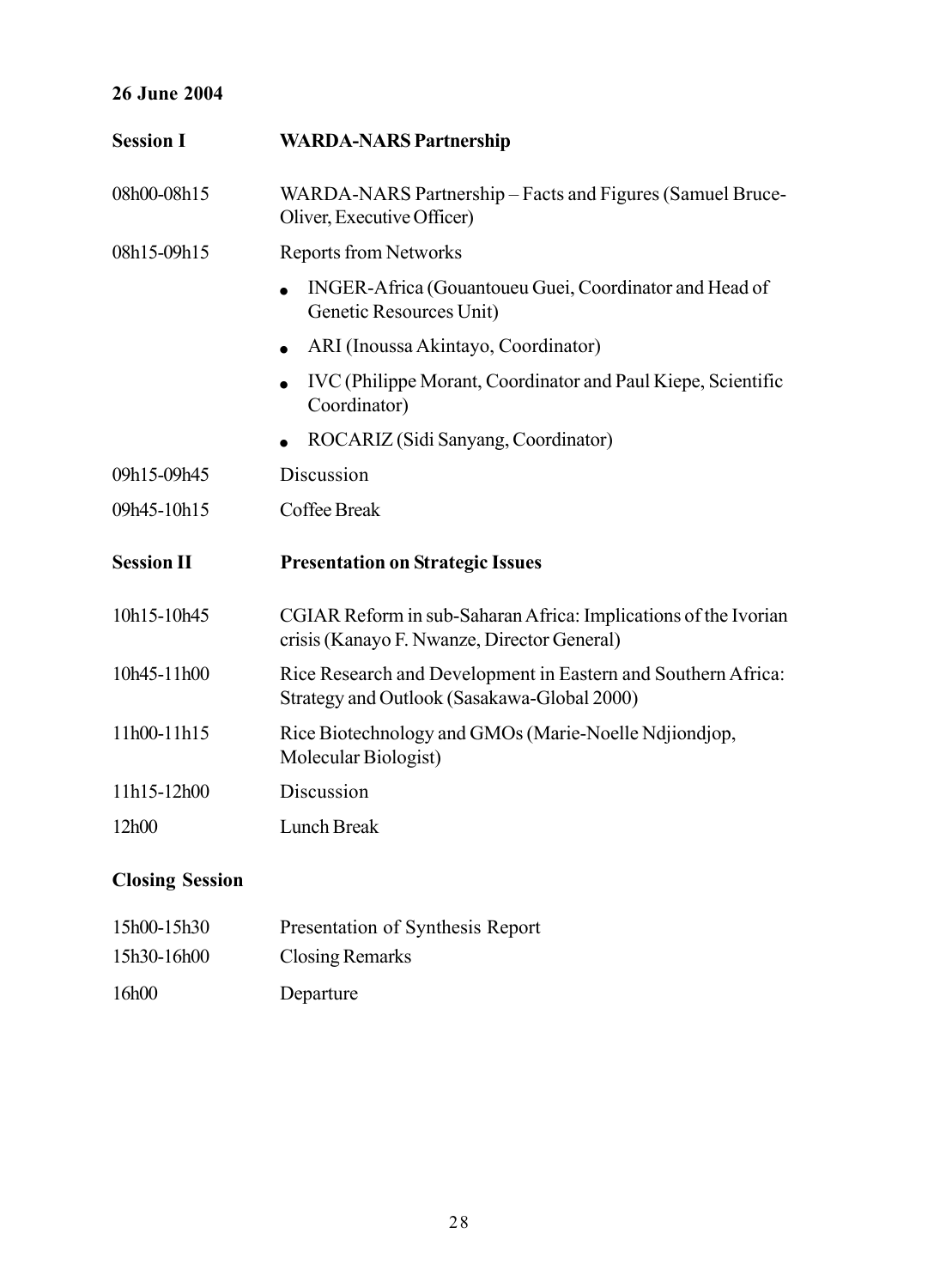## **Appendix G**

### **List of participants**

#### <span id="page-33-0"></span>**BENIN**

Dr Mama Vincent Joseph Chercheur INRAB 01 BP 884 Cotonou Tel: 229 33 55 83/91 62 49 Fax: 229 33 40 41 Email: mamvincent@coraf.org

#### **BURKINA FASO**

Prof. Hamidou Boly Directeur INERA 04 BP 8645 Ouaga Tel: 2269 34 02 70 Fax: 226 34 02 71 Email: inera.direction@fasonet.bf

#### **COTE DíIVOIRE**

Dr Yo Tiemoko Directeur Général Adjoint CNRA 01 BP 1740 Abidjan 01 Tel: 225 23 47 24 03 Fax: 225 23 47 24 11 Email: tiemoko.yo@cnra.ci

Prof. Abba Touré Directeur de Recherche MinistËre de la Recherche Scientifique 22 BP 1028 Abidjan 22 Tel: 225 07 96 73 00/20 21 36 20 Fax: 225 20 21 36 20 Email: abdoulayeabbatoure@hotmail.com

Dr Diomandé Mamadou Inspecteur Général de la Recherche Scientifique 17 BP 1370 Abidjan 17 Tel: 225 05 73 72 71 Email: madi@yahoo.fr

#### **DRC**

Prof. Kashala Kapalwola jean C. Directeur Scientifique INERA 13, AV des cliniques Kinshasa Gombe Tel: 243 970 40 072 Email: jckkashala@yahoo.com inera@raga.net

#### **ETHIOPIA**

Dr Getachew Alemayehu Deputy Director ARARI Bachir Dar Tel: 251 8 20 66 26 Fax: 251 8 205 1 74 Email: getachewalemayehu@hotmail.com

#### **GUINEE**

Mr Tareke Berhe Country Director Sasakawa-Global 2000 BP 5348 Conakry Tel: 224 45 10 44 224 45 10 45 Email: t.berhe@cgnet.com

Mr Diallo Mody Sidy Coordinateur National Sasakawa-Global 2000 BP 5348 Conakry Tel: 45 10 44/22 1464 Fax: 45 1045 Email: sidysg2000@biasy.net

### **GHANA**

Prof. Emmanuel Owusu-Bennoah Ag. Director General CSIR P O Box M 32 Accra Tel: 233 21 760 166 Fax: 233 21 79 809 Email: eobennoah@ucomgh.com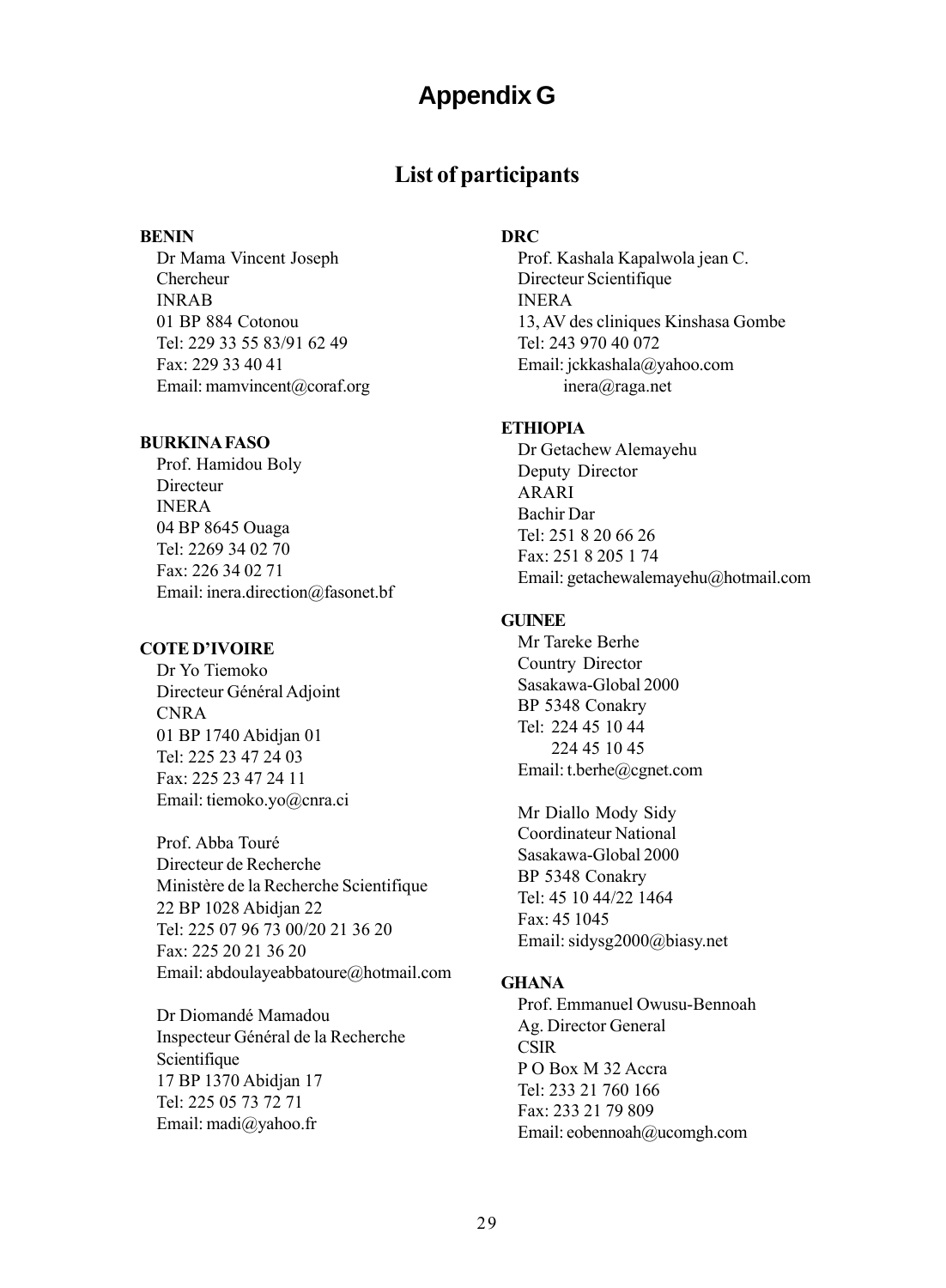#### **LIBERIA**

Dr Eastman Eric Director General CARI C/O FAO Representative Monrovia Tel: 337 47 51 33 65 Fax: 31 20 54 07 2837 Email: ermaeastman@yahoo.com

#### **MALI**

Dr Kane Moussa Directeur IER CRRA Niono BP 12 Niono Bamako Tel: 223 222 26 26/19 05 Fax: 223 222 55 73 Email : moussa.kane@ier.ml

#### **NIGERIA**

Dr Anthony A. Ochigbo Executive Director **NCRI** Badeggi, PMB 8 Bida, Niger State Tel: 066 462 188/461 349 Email: ncri@skannet.com

#### **SENEGAL**

Dr Mbaye Ndiaga ISRA BP 8237 Dakar Tel: 221 832 2420 Fax: 221 832 24 27 Email: ndiaga.mbaye@coraf.org

Dr SÈrÈmÈ Paco Secrétaire Exécutif CORAF/WECARD CORAF BP 48 Dakar Tel: 221 825 96 18 / 569 1369 Fax: 221 825 55 69 Email: paco.sereme@coraf.org

#### **UGANDA**

Dr Kayaayo Basttson R. Program Coordinator Sasakawa Global 2000 Ruth Towers P O Box 6987 Kampala Tel: 256 41 3454 97/031 2611 80 Fax: 256 031 2641 80 Email: sguganda@starcom.co.ug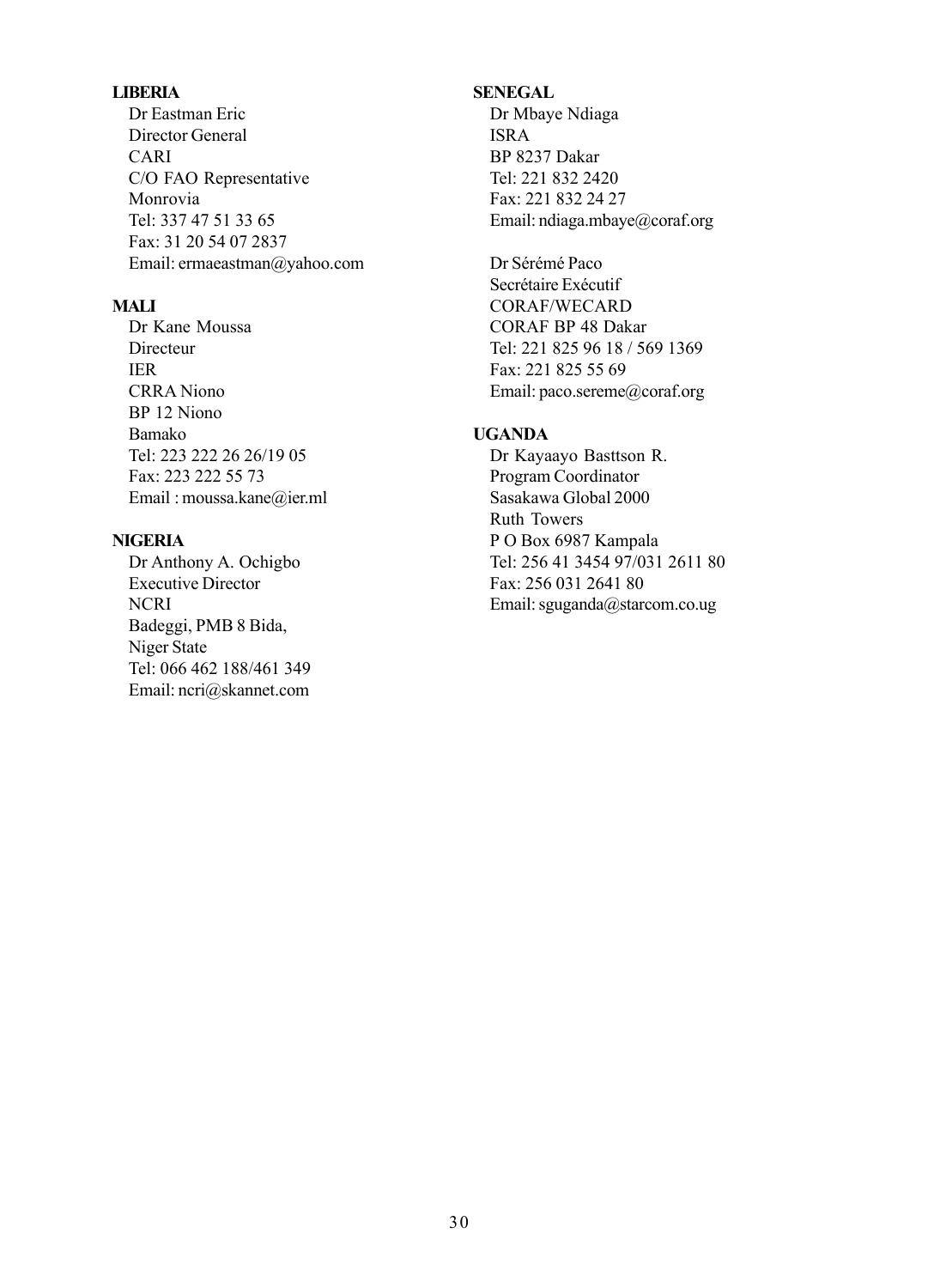#### **AFRICA RICE CENTER (WARDA) STAFF**

Dr Kanayo Nwanze Director General

Dr Shellemiah Keya Assistant Director General/ Research & Development

Dr Bamba Gue President AISA BOT Member

Mrs Aline Vidal Head of TILS

Mrs Savitri Mohapatra Communication & Information Officer (interim)

Dr Samuel Bruce Oliver Executive Officer to the Director General

Dr Patrick Kormawa Policy Economist

Dr Marie-Noelle Ndjiondjop Molecular Biologist

Mr David Millar Science Writer

Mr Raman V. Webmaster

Dr Paul Kiepe IVC Scientist

Dr Robert G. Guei Head of GRU

Dr Frank Abamu Germplasm Specialist/GRU

Dr Sidi Sanyang ROCARIZ Coordinator

Dr Inoussa Akintayo ARI Coordinator

Dr Philippe Morant IVC Coordinator

Dr Ousmane Youm Assistant Director & Program 1 Leader

Dr Kouamé Miézan Program 2 Leader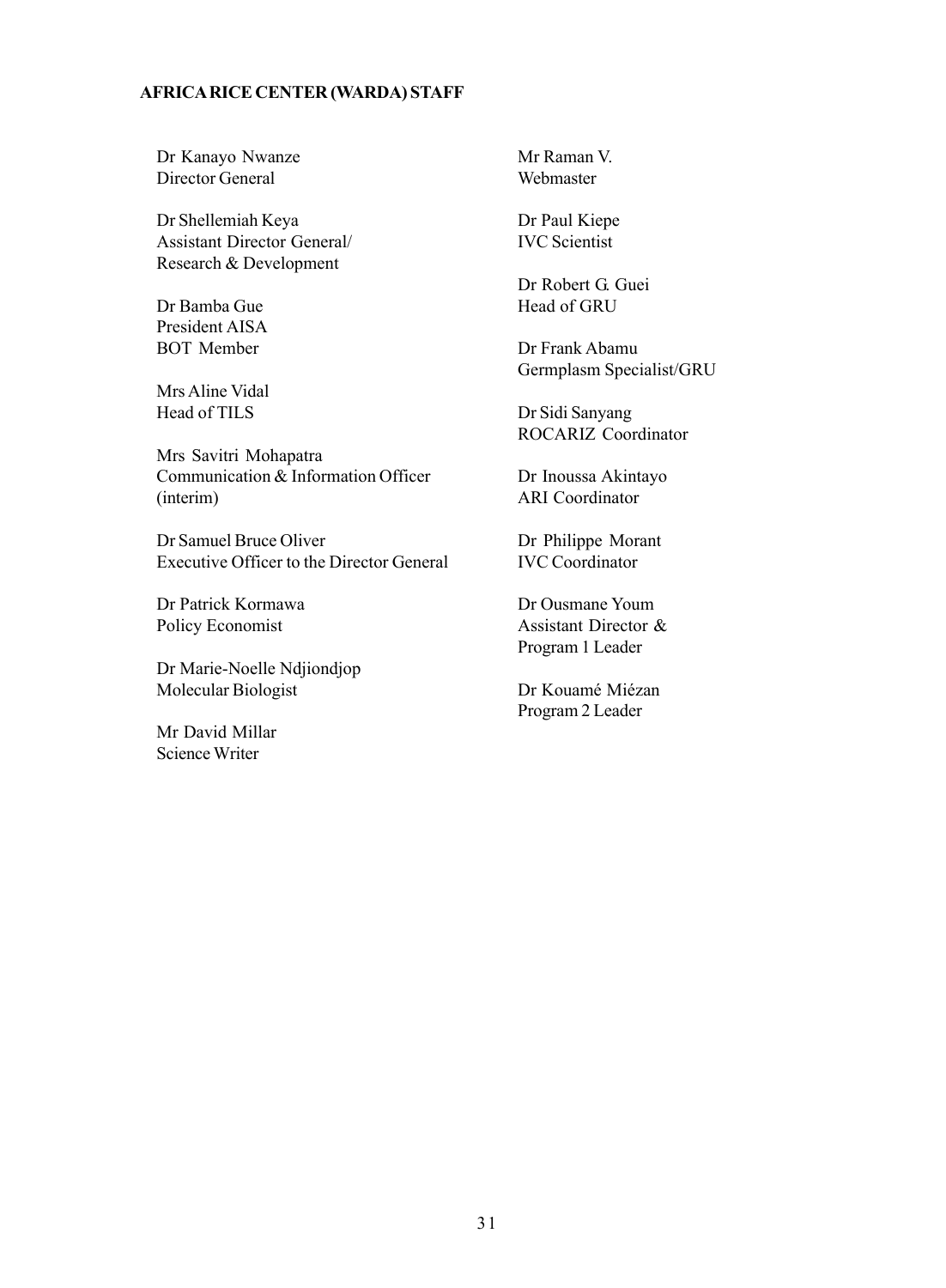# **Appendix H**

### **Acronyms and abbreviations**

<span id="page-36-0"></span>

| AfDB                | African Development Bank                                                                 |
|---------------------|------------------------------------------------------------------------------------------|
| AfRGM               | African Rice Gall Midge                                                                  |
| <b>ANADER</b>       | Agence Nationale d'Appui au Développement Rural                                          |
| ARI                 | African Rice Initiative                                                                  |
| <b>ASARECA</b>      | Association for Strengthening Agricultural Research in Eastern & Central                 |
|                     | Africa                                                                                   |
| ASI                 | ADRAO/SAED/ISRA Thresher-Cleaner                                                         |
| <b>AVRDC</b>        | Asian Vegetable Research and Development Center                                          |
| <b>CGIAR</b>        | Consultative Group on International Agricultural Research                                |
| COM                 | Council of Ministers                                                                     |
| <b>DONATA</b>       | Dissemination of New Agricultural Technologies in Africa                                 |
| <b>ECARRN</b>       | East and Central Africa Rice Research Network                                            |
| EU                  | European Union                                                                           |
| <b>FAO</b>          | Food and Agriculture Organization                                                        |
| FARA                | Forum for Agricultural Research in Africa                                                |
| GRU                 | Genetic Resources Unit                                                                   |
| <b>ICRISAT</b>      | International Crops Research Institute for the Semi-Arid Tropics                         |
| <b>ICM</b>          | <b>Integrated Crop Management</b>                                                        |
| <b>IER</b>          | Institut d'Economie Rurale                                                               |
| <b>IFAD</b>         | International Fund for Agricultural Development                                          |
| <b>IITA</b>         | International Institute of Tropical Agriculture                                          |
| <b>INERA</b>        | Institut de l'Environnement et des Recherches Agricoles                                  |
| <b>INGER</b>        | International Network for Genetic Evaluation of Rice                                     |
| <b>IVC</b>          | <b>Inland Valley Consortium</b>                                                          |
| MTP                 | Medium Term Plan                                                                         |
| NARES               | National Agricultural Research and Extension Systems                                     |
| <b>NARS</b>         | National Agricultural Research Systems                                                   |
| <b>NEPAD</b>        | New Partnership for Africa's Development                                                 |
| <b>NERICA</b>       | New Rice for Africa                                                                      |
| NGO <sub>s</sub>    | Non-Governmental Organizations                                                           |
| <b>PADS</b>         | Participatory Adaptive Research and Dissemination of Rice Technologies in<br>West Africa |
| PLAR                | Participatory Learning and Action Research                                               |
| <b>PVS</b>          | Participatory Varietal Selection                                                         |
| <b>PVS-E</b>        | <b>Extension-led Participatory Variety Selection</b>                                     |
| R & D               | Research and Development                                                                 |
| ROCARIZ             | Réseau Ouest et Centre Africain du Riz                                                   |
| <b>RYMV</b>         | Rice Yellow Mottle Virus                                                                 |
| TILS                | Training, Information and Library Services                                               |
| <b>UNDP</b>         | United Nations Development Programme                                                     |
| WARDA               | West Africa Rice Development Association                                                 |
| <b>WECARD/CORAF</b> | West & Central African Council for Agricultural Research and                             |
|                     | Development / Conseil Ouest et Centre Africain pour la Recherche et le<br>Développement  |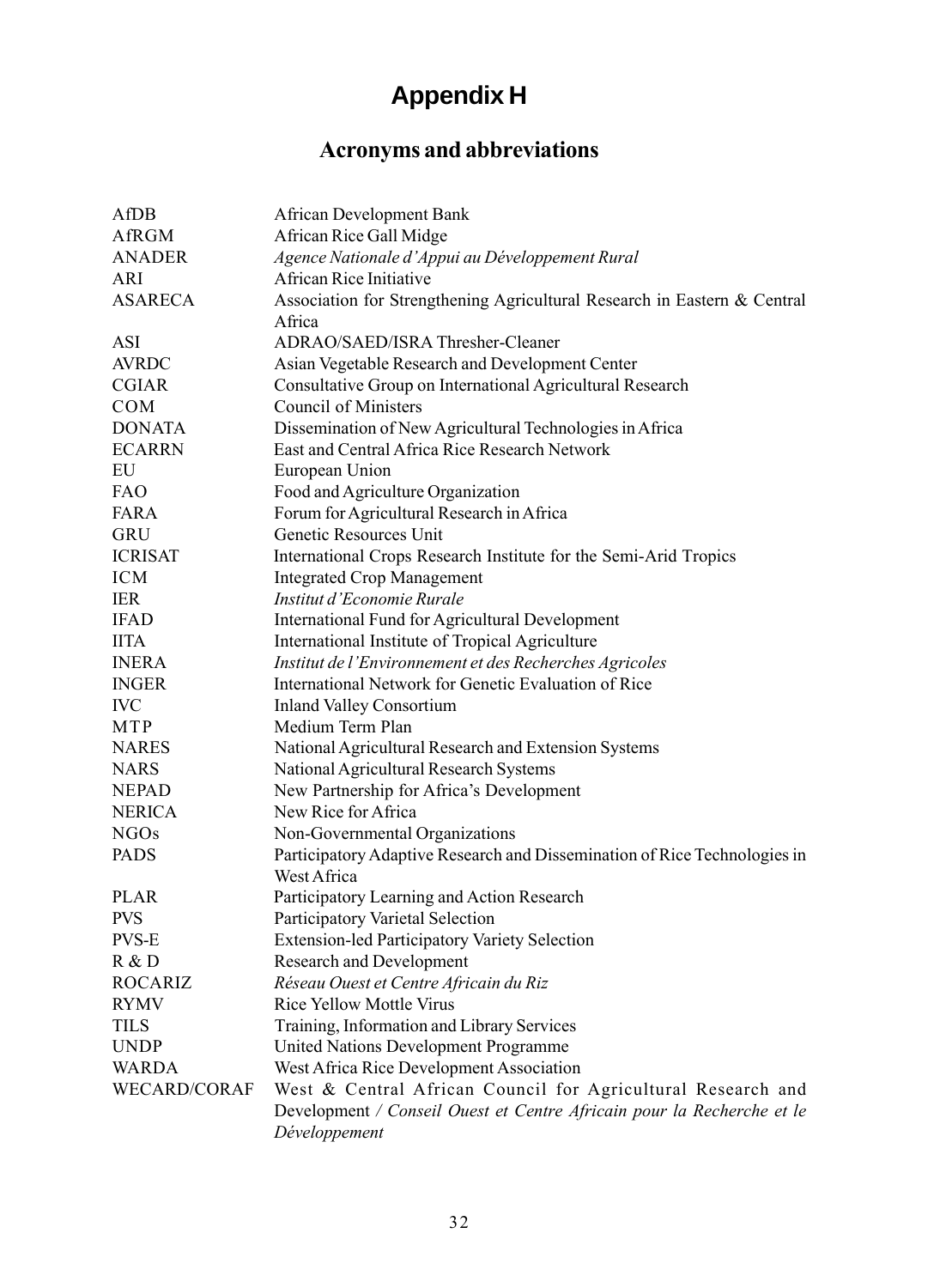### **About the Consultative Group on International Agricultural Research (CGIAR)**

The Consultative Group on International Agricultural Research (CGIAR) was founded in 1971 as a global endeavor of cooperation and goodwill. The CGIAR's mission is to contribute to food security and poverty eradication in developing countries through research, partnership, capacity building and policy support, promoting sustainable agricultural development based on the environmentally sound management of natural resources. The CGIAR works to help ensure food security for the twenty-first century through its network of 15 international and autonomous research Centers, including WARDA. Together, the centers conduct research on crops, livestock, fisheries and forests, develop policy initiatives, strengthen national agricultural organizations, and promote sustainable resource management practices that help provide people world-wide with better livelihoods.

Membership of the CGIAR is open to international organizations, governments, and private foundations that support the mission of the CGIAR, participate in policy making, and provide support for the conduct of research at the 15 international Centers.

The CGIAR partnership includes 24 developing and 22 industrialized countries, 4 private foundations, and 13 regional and international organizations that provide financing, technical support, and strategic direction. The Food and Agriculture Organization of the United Nations (FAO), the International Fund for Agricultural Development (IFAD), the United Nations Development Programme (UNDP), and the World Bank serve as co-sponsors. CGIAR members contributed approximately US \$381 million in 2003. Individual members make voluntary contributions to the Centers and programs of their choice, allowing funds to be targeted to areas of research and regions that align with development priorities. Independent studies consistently demonstrate that CGIAR research earns handsome returns.

#### **CGIAR Centers**

| <b>CIAT</b>               | Centro Internacional de Agricultura Tropical (Cali, Colombia)      |
|---------------------------|--------------------------------------------------------------------|
| <b>CIFOR</b>              | Center for International Forestry Research (Bogor, Indonesia)      |
| <b>CIMMYT</b>             | Centro Internacional de Mejoramiento de Maiz y Trigo (Mexico)      |
| <b>CIP</b>                | Centro Internacional de la Papa (Lima, Peru)                       |
| <b>ICARDA</b>             | International Center for Agricultural Research in the Dry Areas    |
|                           | (Aleppo, Syria)                                                    |
| <b>ICRISAT</b>            | International Crops Research Institute for the Semi-Arid Tropics   |
|                           | (Patancheru, India)                                                |
| <b>IFPRI</b>              | International Food Policy Research Institute (Washington, DC,      |
|                           | USA)                                                               |
| <b>IITA</b>               | International Institute of Tropical Agriculture (Ibadan, Nigeria)  |
| <b>ILRI</b>               | International Livestock Research Institute (Nairobi, Kenya)        |
| <b>IPGRI</b>              | International Plant Genetic Resources Institute (Rome, Italy)      |
| IRRI                      | International Rice Research Institute (Los Baños, Philippines)     |
| <b>IWMI</b>               | International Water Management Institute (Colombo, Sri Lanka)      |
| <b>WARDA</b>              | Africa Rice Center (Cotonou, Benin)                                |
| <b>WORLDFISH</b>          | International Center for Living Aquatic Resources Management       |
|                           | (Penang, Malaysia)                                                 |
| <b>WORLD AGROFORESTRY</b> |                                                                    |
| <b>CENTRE</b>             | International Centre for Research in Agroforestry (Nairobi, Kenya) |